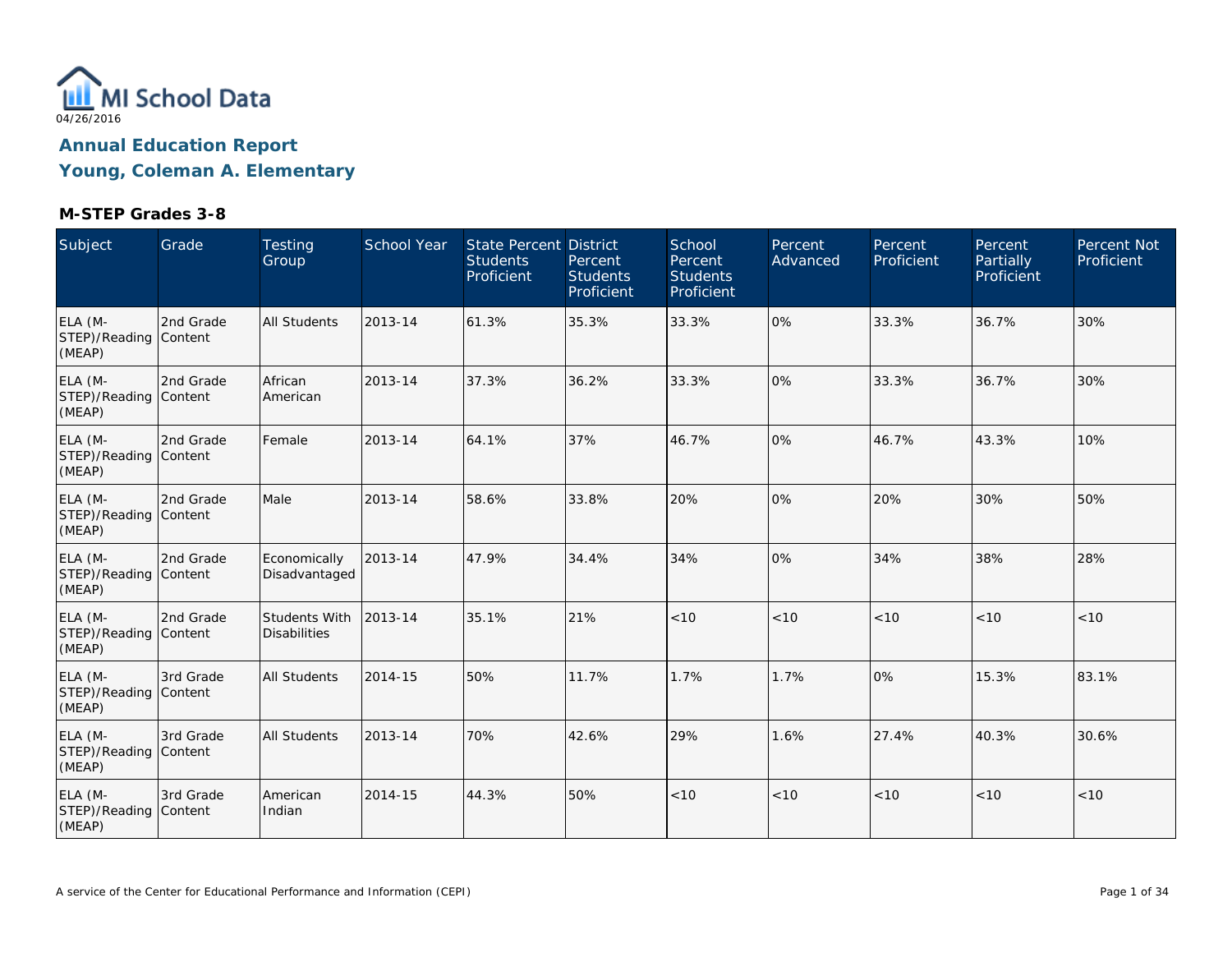

| Subject                                    | Grade     | Testing<br>Group              | <b>School Year</b> | <b>State Percent District</b><br><b>Students</b><br>Proficient | Percent<br><b>Students</b><br>Proficient | School<br>Percent<br><b>Students</b><br>Proficient | Percent<br>Advanced | Percent<br>Proficient | Percent<br><b>Partially</b><br>Proficient | Percent Not<br>Proficient |
|--------------------------------------------|-----------|-------------------------------|--------------------|----------------------------------------------------------------|------------------------------------------|----------------------------------------------------|---------------------|-----------------------|-------------------------------------------|---------------------------|
| ELA (M-<br>STEP)/Reading Content<br>(MEAP) | 3rd Grade | African<br>American           | 2014-15            | 23.2%                                                          | 10.5%                                    | 1.7%                                               | 1.7%                | 0%                    | 15.5%                                     | 82.8%                     |
| ELA (M-<br>STEP)/Reading Content<br>(MEAP) | 3rd Grade | African<br>American           | 2013-14            | 47.6%                                                          | 41.8%                                    | 27.9%                                              | 1.6%                | 26.2%                 | 41%                                       | 31.1%                     |
| ELA (M-<br>STEP)/Reading Content<br>(MEAP) | 3rd Grade | White                         | 2013-14            | 76.5%                                                          | 41.3%                                    | < 10                                               | < 10                | < 10                  | < 10                                      | < 10                      |
| ELA (M-<br>STEP)/Reading Content<br>(MEAP) | 3rd Grade | Female                        | 2014-15            | 54.7%                                                          | 14.1%                                    | 0%                                                 | 0%                  | 0%                    | 26.1%                                     | 73.9%                     |
| ELA (M-<br>STEP)/Reading Content<br>(MEAP) | 3rd Grade | Female                        | 2013-14            | 73%                                                            | 46.6%                                    | 37.9%                                              | 3.4%                | 34.5%                 | 41.4%                                     | 20.7%                     |
| ELA (M-<br>STEP)/Reading Content<br>(MEAP) | 3rd Grade | Male                          | 2014-15            | 45.5%                                                          | 9.1%                                     | 2.8%                                               | 2.8%                | 0%                    | 8.3%                                      | 88.9%                     |
| ELA (M-<br>STEP)/Reading Content<br>(MEAP) | 3rd Grade | Male                          | 2013-14            | 67%                                                            | 38.7%                                    | 21.2%                                              | 0%                  | 21.2%                 | 39.4%                                     | 39.4%                     |
| ELA (M-<br>STEP)/Reading Content<br>(MEAP) | 3rd Grade | Economically<br>Disadvantaged | 2014-15            | 35.3%                                                          | 10.4%                                    | 0%                                                 | 0%                  | 0%                    | 16%                                       | 84%                       |
| ELA (M-<br>STEP)/Reading Content<br>(MEAP) | 3rd Grade | Economically<br>Disadvantaged | 2013-14            | 57.3%                                                          | 40.9%                                    | 23.5%                                              | 0%                  | 23.5%                 | 43.1%                                     | 33.3%                     |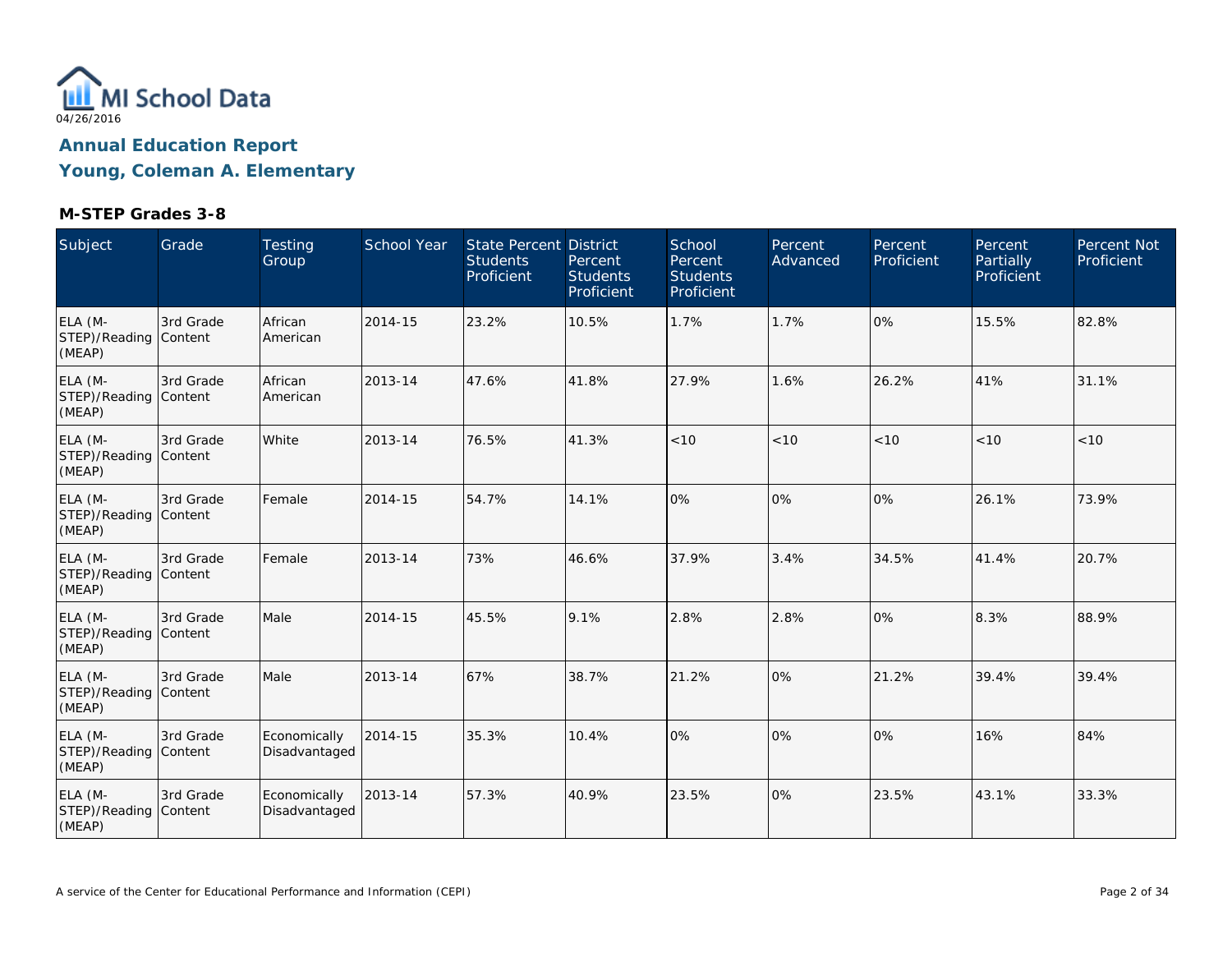

| Subject                                    | Grade     | <b>Testing</b><br>Group              | <b>School Year</b> | <b>State Percent District</b><br><b>Students</b><br>Proficient | Percent<br><b>Students</b><br>Proficient | School<br>Percent<br><b>Students</b><br>Proficient | Percent<br>Advanced | Percent<br>Proficient | Percent<br>Partially<br>Proficient | Percent Not<br>Proficient |
|--------------------------------------------|-----------|--------------------------------------|--------------------|----------------------------------------------------------------|------------------------------------------|----------------------------------------------------|---------------------|-----------------------|------------------------------------|---------------------------|
| ELA (M-<br>STEP)/Reading Content<br>(MEAP) | 3rd Grade | Students With<br><b>Disabilities</b> | 2014-15            | 23.3%                                                          | 7.9%                                     | < 10                                               | < 10                | < 10                  | < 10                               | < 10                      |
| ELA (M-<br>STEP)/Reading Content<br>(MEAP) | 3rd Grade | Students With<br><b>Disabilities</b> | 2013-14            | 41.6%                                                          | 24.1%                                    | < 10                                               | < 10                | < 10                  | < 10                               | < 10                      |
| ELA (M-<br>STEP)/Reading Content<br>(MEAP) | 4th Grade | <b>All Students</b>                  | 2014-15            | 46.6%                                                          | 11.5%                                    | 6.9%                                               | 0%                  | 6.9%                  | 3.4%                               | 89.7%                     |
| ELA (M-<br>STEP)/Reading Content<br>(MEAP) | 4th Grade | All Students                         | 2013-14            | 71.7%                                                          | 43.6%                                    | 31.3%                                              | 4.2%                | 27.1%                 | 31.3%                              | 37.5%                     |
| ELA (M-<br>STEP)/Reading Content<br>(MEAP) | 4th Grade | African<br>American                  | 2014-15            | 21.2%                                                          | 10.6%                                    | 6.9%                                               | 0%                  | 6.9%                  | 3.4%                               | 89.7%                     |
| ELA (M-<br>STEP)/Reading Content<br>(MEAP) | 4th Grade | African<br>American                  | 2013-14            | 48.7%                                                          | 43%                                      | 30.4%                                              | 4.3%                | 26.1%                 | 32.6%                              | 37%                       |
| ELA (M-<br>STEP)/Reading Content<br>(MEAP) | 4th Grade | White                                | 2013-14            | 78.2%                                                          | 35.6%                                    | < 10                                               | < 10                | < 10                  | < 10                               | < 10                      |
| ELA (M-<br>STEP)/Reading Content<br>(MEAP) | 4th Grade | Female                               | 2014-15            | 51.5%                                                          | 14.5%                                    | 11.1%                                              | 0%                  | 11.1%                 | 0%                                 | 88.9%                     |
| ELA (M-<br>STEP)/Reading Content<br>(MEAP) | 4th Grade | Female                               | 2013-14            | 74.2%                                                          | 46.1%                                    | 35.7%                                              | 3.6%                | 32.1%                 | 35.7%                              | 28.6%                     |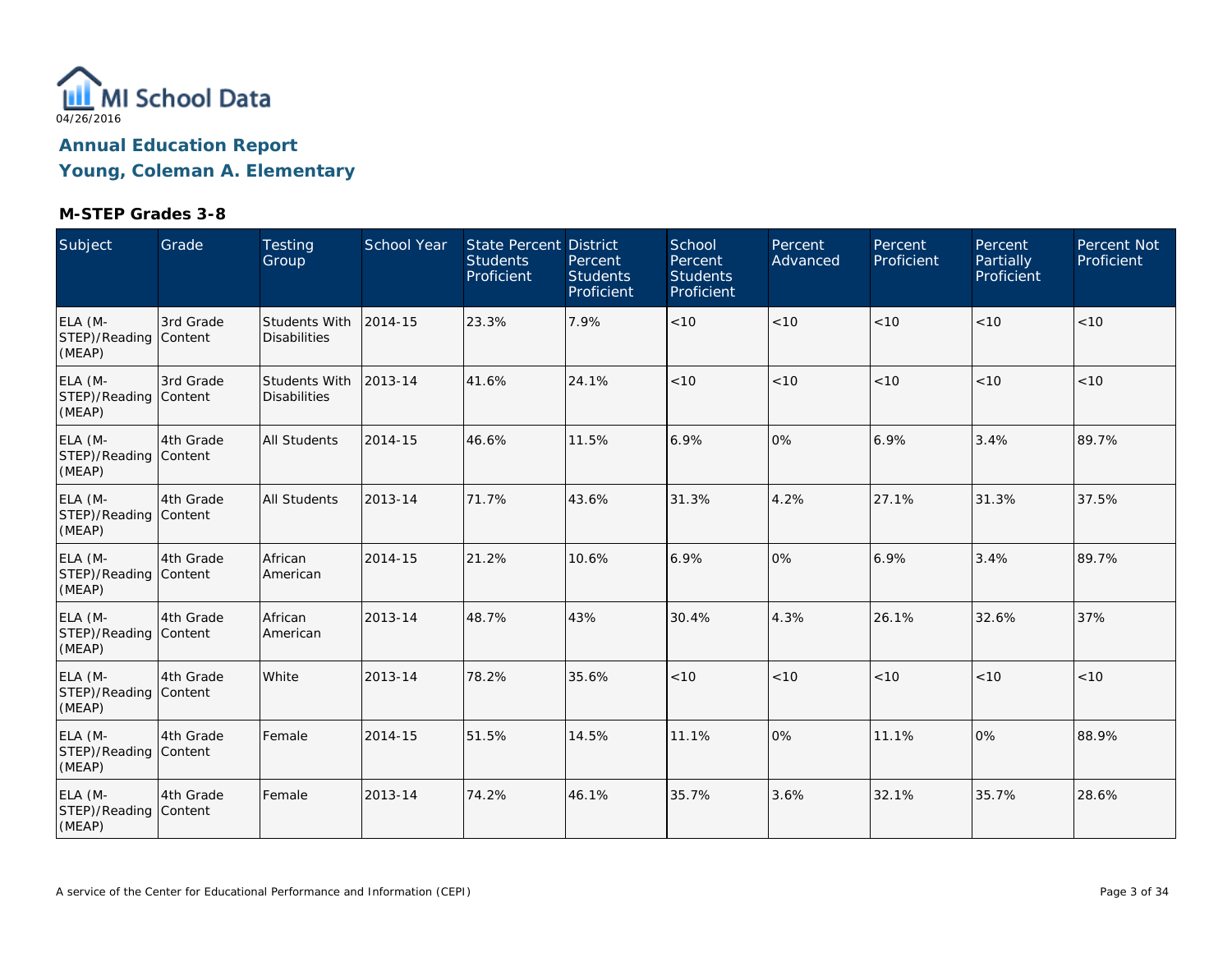

| Subject                                    | Grade     | Testing<br>Group                     | School Year | State Percent District<br><b>Students</b><br>Proficient | Percent<br><b>Students</b><br>Proficient | School<br>Percent<br><b>Students</b><br>Proficient | Percent<br>Advanced | Percent<br>Proficient | Percent<br>Partially<br>Proficient | Percent Not<br>Proficient |
|--------------------------------------------|-----------|--------------------------------------|-------------|---------------------------------------------------------|------------------------------------------|----------------------------------------------------|---------------------|-----------------------|------------------------------------|---------------------------|
| ELA (M-<br>STEP)/Reading Content<br>(MEAP) | 4th Grade | Male                                 | 2014-15     | 41.8%                                                   | 8.7%                                     | 3.2%                                               | 0%                  | 3.2%                  | 6.5%                               | 90.3%                     |
| ELA (M-<br>STEP)/Reading Content<br>(MEAP) | 4th Grade | Male                                 | 2013-14     | 69.2%                                                   | 41%                                      | 25%                                                | 5%                  | 20%                   | 25%                                | 50%                       |
| ELA (M-<br>STEP)/Reading Content<br>(MEAP) | 4th Grade | Economically<br>Disadvantaged        | 2014-15     | 30.9%                                                   | 10%                                      | 6.7%                                               | 0%                  | 6.7%                  | 4.4%                               | 88.9%                     |
| ELA (M-<br>STEP)/Reading Content<br>(MEAP) | 4th Grade | Economically<br>Disadvantaged        | 2013-14     | 59.4%                                                   | 41.1%                                    | 28.9%                                              | 5.3%                | 23.7%                 | 31.6%                              | 39.5%                     |
| ELA (M-<br>STEP)/Reading Content<br>(MEAP) | 4th Grade | Students With<br><b>Disabilities</b> | 2014-15     | 17.2%                                                   | 3.8%                                     | < 10                                               | < 10                | < 10                  | < 10                               | < 10                      |
| ELA (M-<br>STEP)/Reading Content<br>(MEAP) | 4th Grade | Students With<br><b>Disabilities</b> | 2013-14     | 41.1%                                                   | 24%                                      | 0%                                                 | 0%                  | 0%                    | 30%                                | 70%                       |
| ELA (M-<br>STEP)/Reading Content<br>(MEAP) | 5th Grade | <b>All Students</b>                  | 2014-15     | 48.7%                                                   | 12.7%                                    | 3.2%                                               | 0%                  | 3.2%                  | 12.7%                              | 84.1%                     |
| ELA (M-<br>STEP)/Reading Content<br>(MEAP) | 5th Grade | African<br>American                  | 2014-15     | 22.5%                                                   | 11.4%                                    | 3.2%                                               | 0%                  | 3.2%                  | 12.7%                              | 84.1%                     |
| ELA (M-<br>STEP)/Reading Content<br>(MEAP) | 5th Grade | Female                               | 2014-15     | 54.3%                                                   | 14.6%                                    | 2.9%                                               | 0%                  | 2.9%                  | 8.8%                               | 88.2%                     |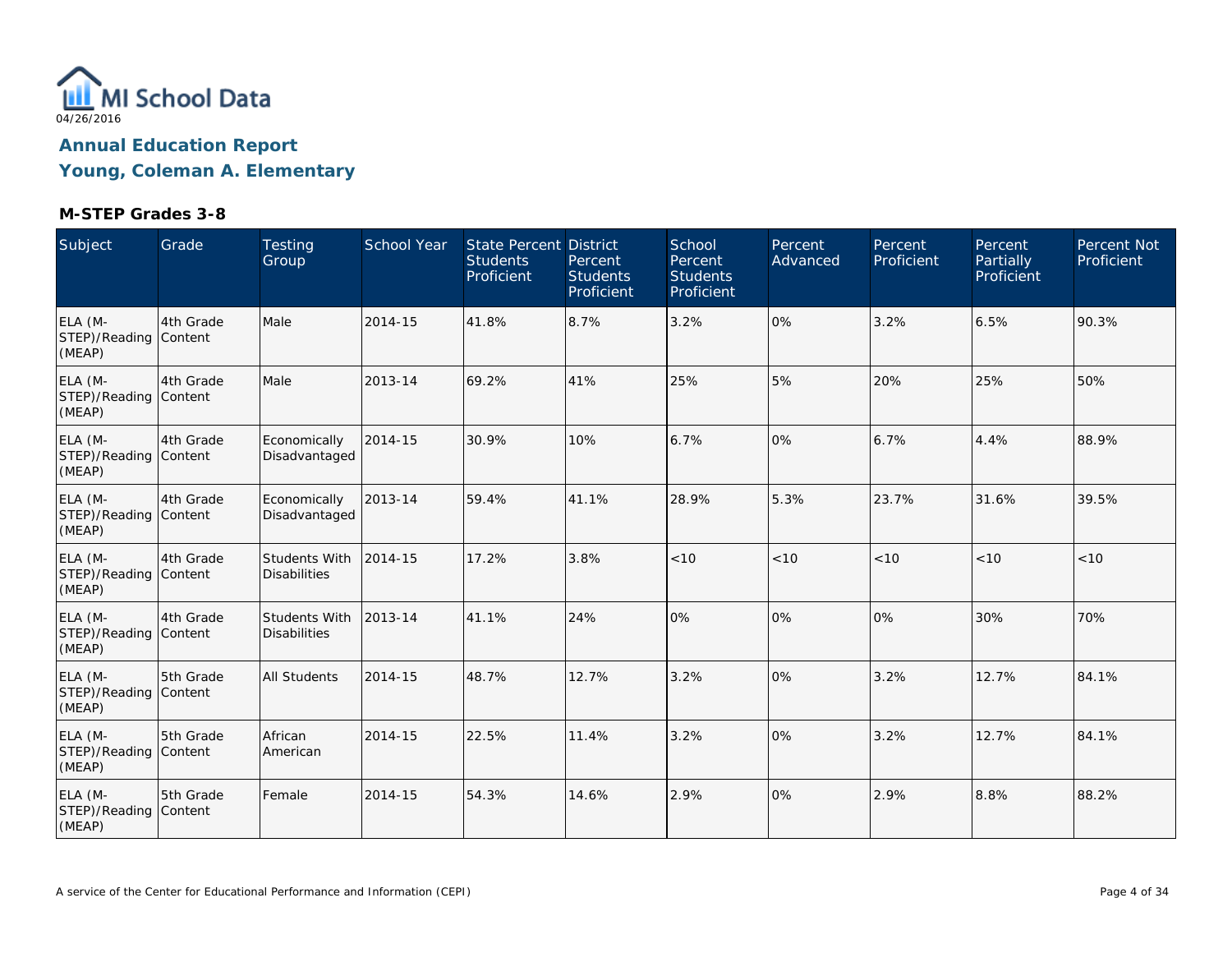

| Subject                                    | Grade                | Testing<br>Group                            | School Year | State Percent District<br><b>Students</b><br>Proficient | Percent<br><b>Students</b><br>Proficient | School<br>Percent<br><b>Students</b><br>Proficient | Percent<br>Advanced | Percent<br>Proficient | Percent<br>Partially<br>Proficient | Percent Not<br>Proficient |
|--------------------------------------------|----------------------|---------------------------------------------|-------------|---------------------------------------------------------|------------------------------------------|----------------------------------------------------|---------------------|-----------------------|------------------------------------|---------------------------|
| ELA (M-<br>STEP)/Reading Content<br>(MEAP) | 5th Grade            | Male                                        | 2014-15     | 43.3%                                                   | 10.8%                                    | 3.4%                                               | 0%                  | 3.4%                  | 17.2%                              | 79.3%                     |
| ELA (M-<br>STEP)/Reading Content<br>(MEAP) | 5th Grade            | Economically<br>Disadvantaged               | 2014-15     | 32.6%                                                   | 10.8%                                    | 2%                                                 | 0%                  | 2%                    | 11.8%                              | 86.3%                     |
| ELA (M-<br>STEP)/Reading Content<br>(MEAP) | 5th Grade            | Students With<br><b>Disabilities</b>        | 2014-15     | 14.6%                                                   | 5.7%                                     | < 10                                               | < 10                | < 10                  | < 10                               | < 10                      |
| Mathematics                                | 2nd Grade<br>Content | <b>All Students</b>                         | 2013-14     | 40.1%                                                   | 14.6%                                    | 1.7%                                               | 0%                  | 1.7%                  | 20.7%                              | 77.6%                     |
| Mathematics                                | 2nd Grade<br>Content | African<br>American                         | 2013-14     | 18.2%                                                   | 14.6%                                    | 1.7%                                               | 0%                  | 1.7%                  | 20.7%                              | 77.6%                     |
| Mathematics                                | 2nd Grade<br>Content | Female                                      | 2013-14     | 39.7%                                                   | 14.5%                                    | 3.4%                                               | 0%                  | 3.4%                  | 24.1%                              | 72.4%                     |
| Mathematics                                | 2nd Grade<br>Content | Male                                        | 2013-14     | 40.6%                                                   | 14.8%                                    | 0%                                                 | 0%                  | 0%                    | 17.2%                              | 82.8%                     |
| Mathematics                                | 2nd Grade<br>Content | Economically<br>Disadvantaged               | 2013-14     | 26.9%                                                   | 13.9%                                    | 0%                                                 | 0%                  | 0%                    | 22.9%                              | 77.1%                     |
| Mathematics                                | 2nd Grade<br>Content | <b>Students With</b><br><b>Disabilities</b> | 2013-14     | 22.2%                                                   | 9.5%                                     | $<10$                                              | $<10$               | < 10                  | < 10                               | $<10$                     |
| Mathematics                                | 3rd Grade<br>Content | <b>All Students</b>                         | 2014-15     | 48.8%                                                   | 12.8%                                    | 1.7%                                               | 0%                  | 1.7%                  | 15.3%                              | 83.1%                     |
| Mathematics                                | 3rd Grade<br>Content | <b>All Students</b>                         | 2013-14     | 45.3%                                                   | 17.2%                                    | 6.5%                                               | 0%                  | 6.5%                  | 1.6%                               | 91.9%                     |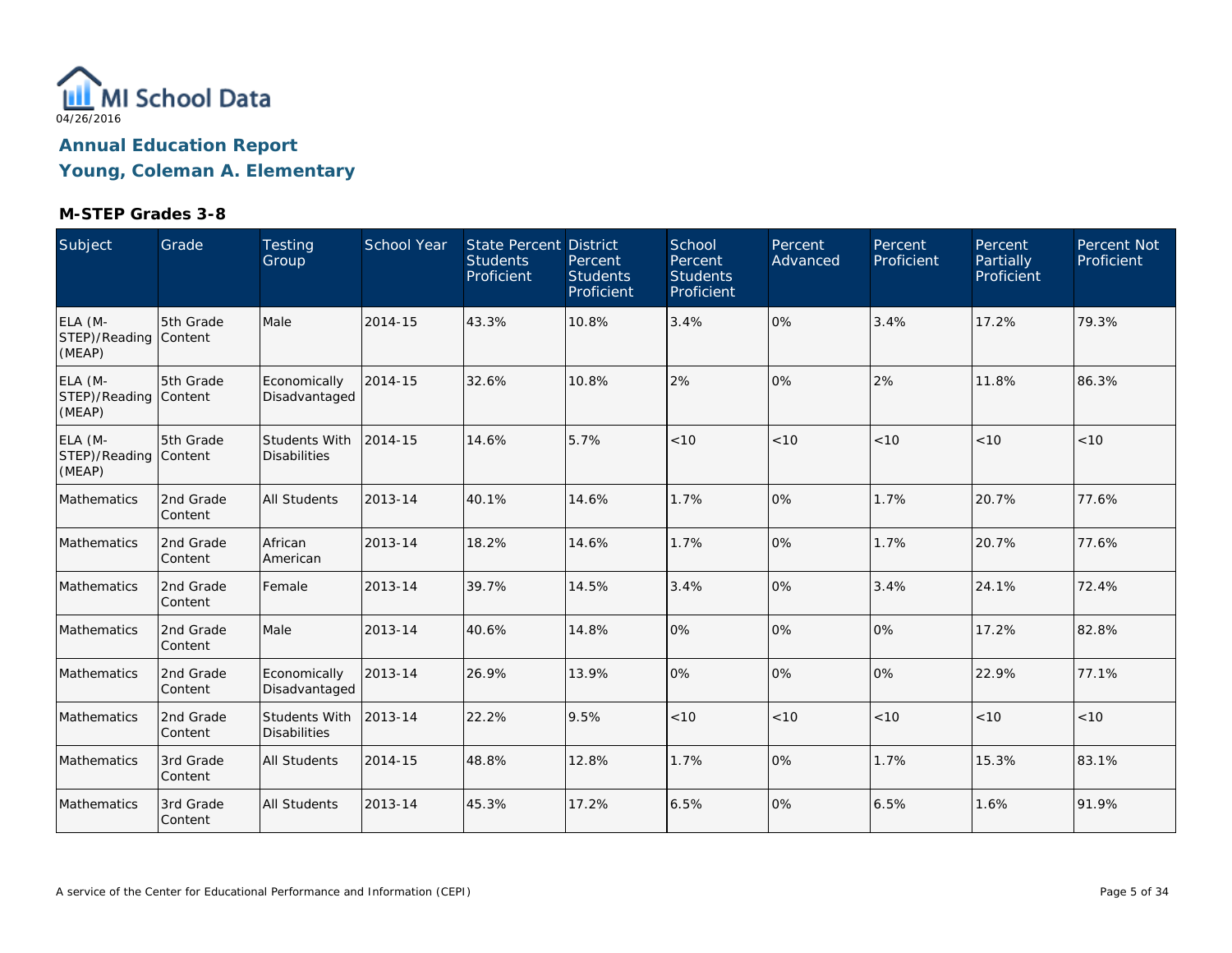

### **M-STEP Grades 3-8**

| Subject     | Grade                | Testing<br>Group                     | School Year | State Percent District<br><b>Students</b><br>Proficient | Percent<br><b>Students</b><br>Proficient | School<br>Percent<br><b>Students</b><br>Proficient | Percent<br>Advanced | Percent<br>Proficient | Percent<br>Partially<br>Proficient | Percent Not<br>Proficient |
|-------------|----------------------|--------------------------------------|-------------|---------------------------------------------------------|------------------------------------------|----------------------------------------------------|---------------------|-----------------------|------------------------------------|---------------------------|
| Mathematics | 3rd Grade<br>Content | American<br>Indian                   | 2014-15     | 44.4%                                                   | 35.7%                                    | < 10                                               | < 10                | < 10                  | < 10                               | $<10$                     |
| Mathematics | 3rd Grade<br>Content | African<br>American                  | 2014-15     | 20.3%                                                   | 11.5%                                    | 1.7%                                               | 0%                  | 1.7%                  | 15.5%                              | 82.8%                     |
| Mathematics | 3rd Grade<br>Content | African<br>American                  | 2013-14     | 18.2%                                                   | 15.8%                                    | 6.6%                                               | 0%                  | 6.6%                  | 1.6%                               | 91.8%                     |
| Mathematics | 3rd Grade<br>Content | White                                | 2013-14     | 52.9%                                                   | 9.5%                                     | $<10$                                              | < 10                | $<10$                 | < 10                               | < 10                      |
| Mathematics | 3rd Grade<br>Content | Female                               | 2014-15     | 48.1%                                                   | 12.9%                                    | 0%                                                 | 0%                  | 0%                    | 26.1%                              | 73.9%                     |
| Mathematics | 3rd Grade<br>Content | Female                               | 2013-14     | 43.4%                                                   | 16.5%                                    | 3.6%                                               | 0%                  | 3.6%                  | 3.6%                               | 92.9%                     |
| Mathematics | 3rd Grade<br>Content | Male                                 | 2014-15     | 49.5%                                                   | 12.7%                                    | 2.8%                                               | 0%                  | 2.8%                  | 8.3%                               | 88.9%                     |
| Mathematics | 3rd Grade<br>Content | Male                                 | 2013-14     | 47.2%                                                   | 18%                                      | 8.8%                                               | 0%                  | 8.8%                  | 0%                                 | 91.2%                     |
| Mathematics | 3rd Grade<br>Content | Economically<br>Disadvantaged        | 2014-15     | 33.5%                                                   | 11.4%                                    | 0%                                                 | 0%                  | 10%                   | 16%                                | 84%                       |
| Mathematics | 3rd Grade<br>Content | Economically<br>Disadvantaged        | 2013-14     | 29.5%                                                   | 16.7%                                    | 3.9%                                               | 0%                  | 3.9%                  | 0%                                 | 96.1%                     |
| Mathematics | 3rd Grade<br>Content | Students With<br><b>Disabilities</b> | 2014-15     | 24.5%                                                   | 9.9%                                     | < 10                                               | < 10                | < 10                  | < 10                               | < 10                      |
| Mathematics | 3rd Grade<br>Content | Students With<br><b>Disabilities</b> | 2013-14     | 23.2%                                                   | 10.6%                                    | < 10                                               | < 10                | < 10                  | < 10                               | $<10$                     |
| Mathematics | 4th Grade<br>Content | All Students                         | 2014-15     | 41.4%                                                   | 7.6%                                     | 0%                                                 | 0%                  | 0%                    | 19.3%                              | 80.7%                     |

A service of the Center for Educational Performance and Information (CEPI)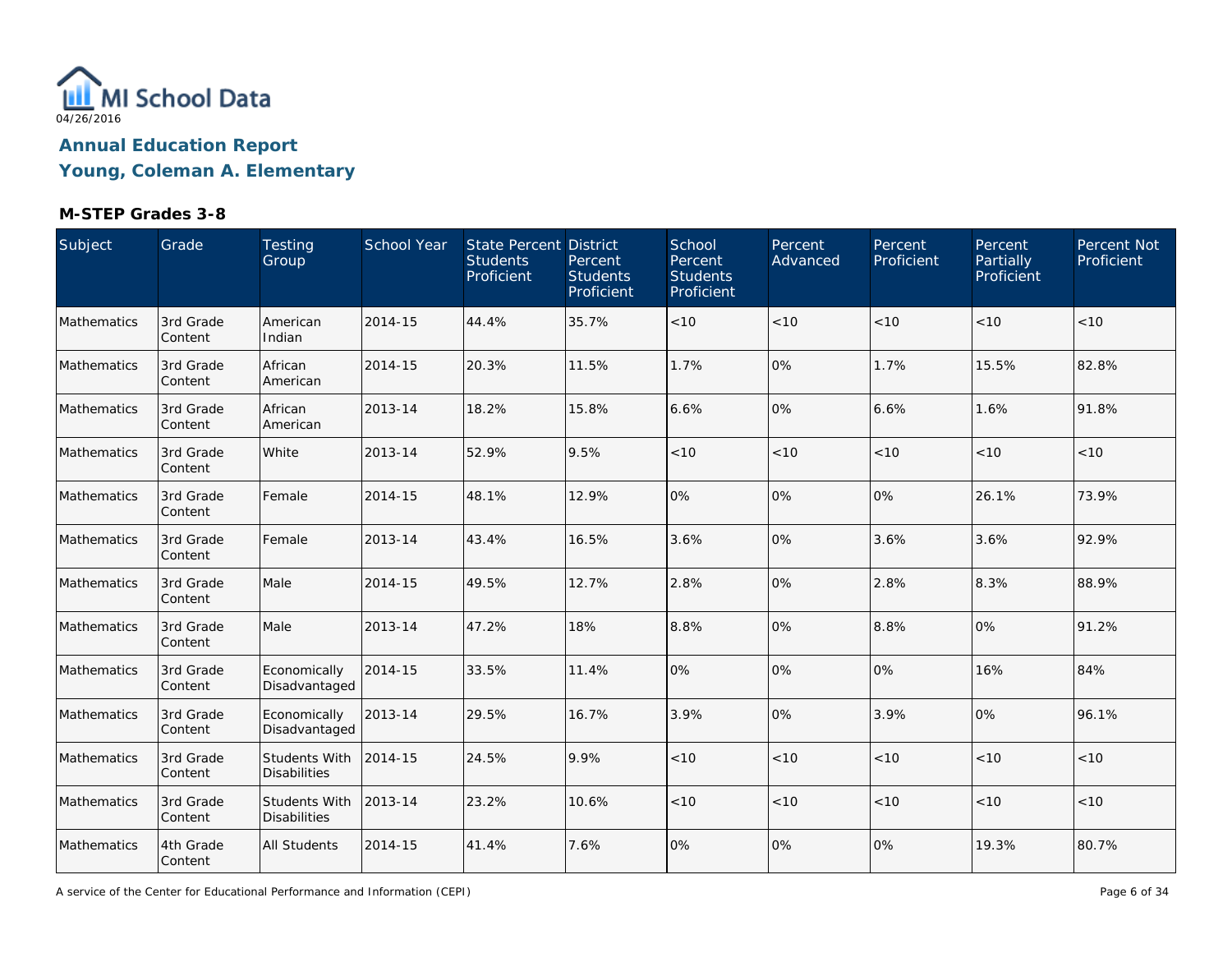

| Subject     | Grade                | <b>Testing</b><br>Group                     | School Year | State Percent District<br><b>Students</b><br>Proficient | Percent<br><b>Students</b><br>Proficient | School<br>Percent<br><b>Students</b><br>Proficient | Percent<br>Advanced | Percent<br>Proficient | Percent<br>Partially<br>Proficient | Percent Not<br>Proficient |
|-------------|----------------------|---------------------------------------------|-------------|---------------------------------------------------------|------------------------------------------|----------------------------------------------------|---------------------|-----------------------|------------------------------------|---------------------------|
| Mathematics | 4th Grade<br>Content | <b>All Students</b>                         | 2013-14     | 45.2%                                                   | 15.4%                                    | 8.3%                                               | 0%                  | 8.3%                  | 10.4%                              | 81.3%                     |
| Mathematics | 4th Grade<br>Content | African<br>American                         | 2014-15     | 13.2%                                                   | 6.2%                                     | 0%                                                 | 0%                  | 10%                   | 19.3%                              | 80.7%                     |
| Mathematics | 4th Grade<br>Content | African<br>American                         | 2013-14     | 20%                                                     | 15.3%                                    | 8.7%                                               | 0%                  | 8.7%                  | 10.9%                              | 80.4%                     |
| Mathematics | 4th Grade<br>Content | White                                       | 2013-14     | 51.7%                                                   | 8.1%                                     | < 10                                               | < 10                | < 10                  | < 10                               | < 10                      |
| Mathematics | 4th Grade<br>Content | Female                                      | 2014-15     | 40.3%                                                   | 7.9%                                     | 0%                                                 | 0%                  | 0%                    | 18.5%                              | 81.5%                     |
| Mathematics | 4th Grade<br>Content | Female                                      | 2013-14     | 44.7%                                                   | 14.4%                                    | 7.1%                                               | 0%                  | 7.1%                  | 10.7%                              | 82.1%                     |
| Mathematics | 4th Grade<br>Content | Male                                        | 2014-15     | 42.4%                                                   | 7.4%                                     | 0%                                                 | 0%                  | 0%                    | 20%                                | 80%                       |
| Mathematics | 4th Grade<br>Content | Male                                        | 2013-14     | 45.7%                                                   | 16.5%                                    | 10%                                                | 0%                  | 10%                   | 10%                                | 80%                       |
| Mathematics | 4th Grade<br>Content | Economically<br>Disadvantaged               | 2014-15     | 25.4%                                                   | 6.9%                                     | 0%                                                 | 0%                  | 0%                    | 15.9%                              | 84.1%                     |
| Mathematics | 4th Grade<br>Content | Economically<br>Disadvantaged               | 2013-14     | 29.5%                                                   | 13.6%                                    | 7.9%                                               | 0%                  | 7.9%                  | 13.2%                              | 78.9%                     |
| Mathematics | 4th Grade<br>Content | Students With<br><b>Disabilities</b>        | 2014-15     | 17.2%                                                   | 3.7%                                     | $<10$                                              | < 10                | < 10                  | < 10                               | $<10$                     |
| Mathematics | 4th Grade<br>Content | <b>Students With</b><br><b>Disabilities</b> | 2013-14     | 20%                                                     | 5.1%                                     | 0%                                                 | 0%                  | 0%                    | 0%                                 | 100%                      |
| Mathematics | 5th Grade<br>Content | All Students                                | 2014-15     | 33.4%                                                   | 4.1%                                     | 1.6%                                               | 0%                  | 1.6%                  | 6.3%                               | 92.1%                     |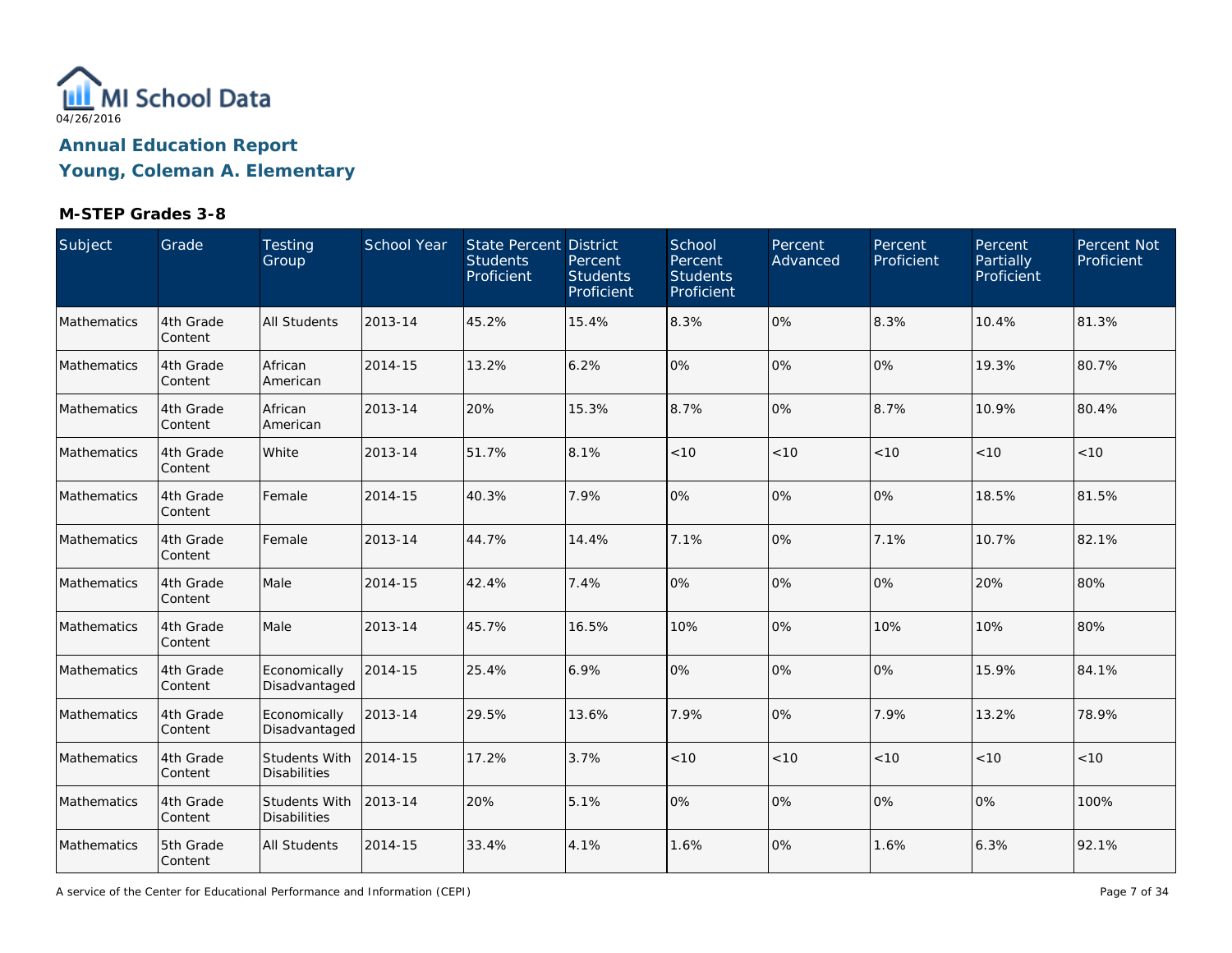

| Subject     | Grade                | Testing<br>Group                            | School Year | State Percent District<br><b>Students</b><br>Proficient | Percent<br><b>Students</b><br>Proficient | School<br>Percent<br><b>Students</b><br>Proficient | Percent<br>Advanced | Percent<br>Proficient | Percent<br><b>Partially</b><br>Proficient | Percent Not<br>Proficient |
|-------------|----------------------|---------------------------------------------|-------------|---------------------------------------------------------|------------------------------------------|----------------------------------------------------|---------------------|-----------------------|-------------------------------------------|---------------------------|
| Mathematics | 5th Grade<br>Content | African<br>American                         | 2014-15     | 9.1%                                                    | 3.2%                                     | 1.6%                                               | 0%                  | 1.6%                  | 6.3%                                      | 92.1%                     |
| Mathematics | 5th Grade<br>Content | Female                                      | 2014-15     | 32.6%                                                   | 4%                                       | 0%                                                 | 0%                  | 0%                    | 8.8%                                      | 91.2%                     |
| Mathematics | 5th Grade<br>Content | Male                                        | 2014-15     | 34.1%                                                   | 4.1%                                     | 3.4%                                               | 0%                  | 3.4%                  | 3.4%                                      | 93.1%                     |
| Mathematics | 5th Grade<br>Content | Economically<br>Disadvantaged               | 2014-15     | 18.2%                                                   | 3.4%                                     | 0%                                                 | 0%                  | 0%                    | 5.9%                                      | 94.1%                     |
| Mathematics | 5th Grade<br>Content | <b>Students With</b><br><b>Disabilities</b> | 2014-15     | 9.4%                                                    | 1.3%                                     | $<10$                                              | < 10                | < 10                  | < 10                                      | < 10                      |
| Science     | 4th Grade<br>Content | All Students                                | 2014-15     | 12.4%                                                   | 1.4%                                     | 1.8%                                               | 0%                  | 1.8%                  | 1.8%                                      | 96.4%                     |
| Science     | 4th Grade<br>Content | <b>All Students</b>                         | 2013-14     | 16.8%                                                   | 2.9%                                     | 0%                                                 | 0%                  | 0%                    | 5.6%                                      | 94.4%                     |
| Science     | 4th Grade<br>Content | African<br>American                         | 2014-15     | 2%                                                      | 1%                                       | 1.8%                                               | 0%                  | 1.8%                  | 1.8%                                      | 96.4%                     |
| Science     | 4th Grade<br>Content | African<br>American                         | 2013-14     | 3.3%                                                    | 2.9%                                     | 0%                                                 | 0%                  | 0%                    | 5.8%                                      | 94.2%                     |
| Science     | 4th Grade<br>Content | White                                       | 2013-14     | 20.7%                                                   | 2.9%                                     | $<10$                                              | < 10                | $<10$                 | < 10                                      | < 10                      |
| Science     | 4th Grade<br>Content | Female                                      | 2014-15     | 10.4%                                                   | 1%                                       | 0%                                                 | 0%                  | 0%                    | 0%                                        | 100%                      |
| Science     | 4th Grade<br>Content | Female                                      | 2013-14     | 15.9%                                                   | 2.9%                                     | 0%                                                 | 0%                  | 0%                    | 3.4%                                      | 96.6%                     |
| Science     | 4th Grade<br>Content | Male                                        | 2014-15     | 14.3%                                                   | 1.8%                                     | 3.4%                                               | 0%                  | 3.4%                  | 3.4%                                      | 93.1%                     |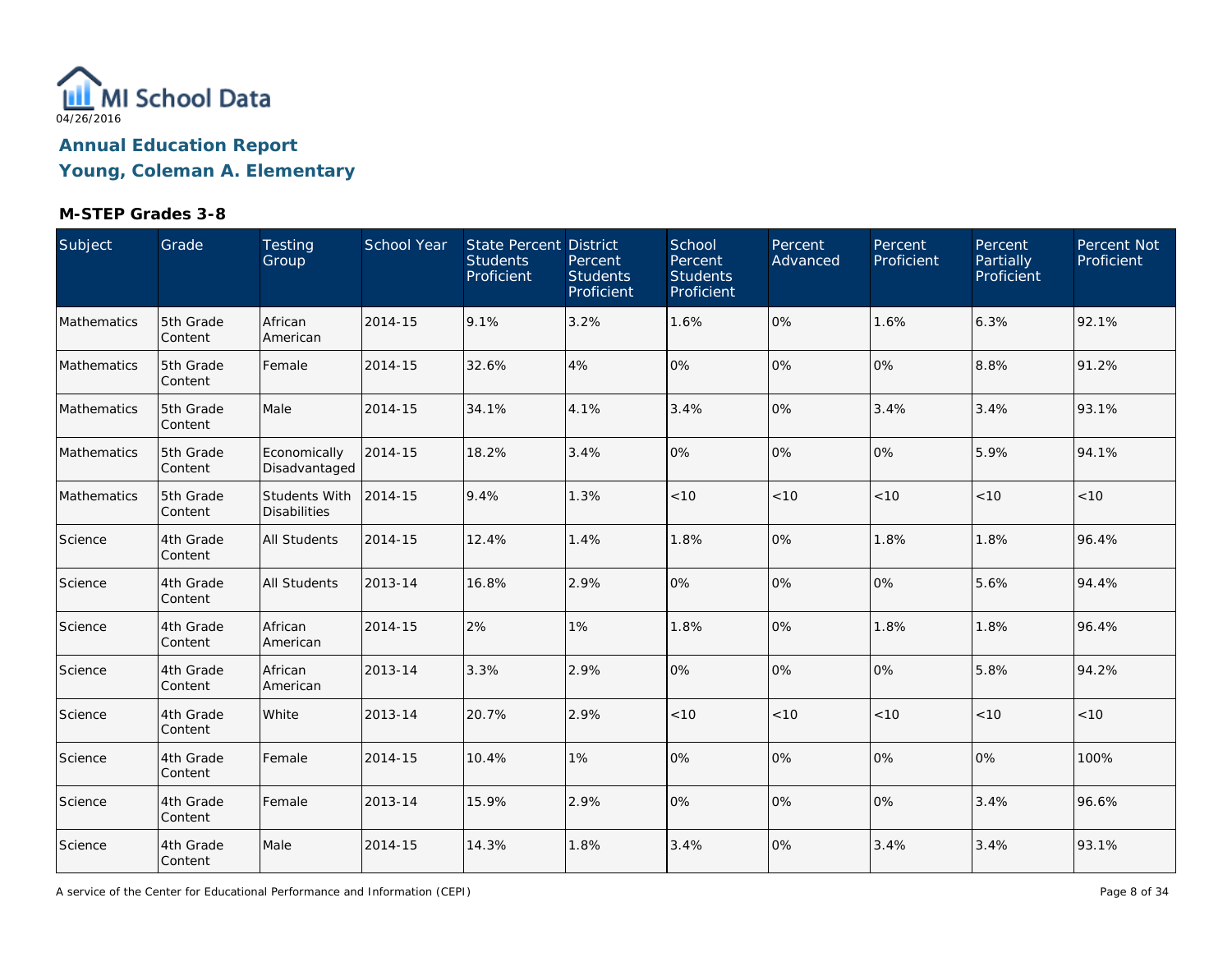

| Subject               | Grade                 | <b>Testing</b><br>Group                     | School Year | <b>State Percent District</b><br><b>Students</b><br>Proficient | Percent<br><b>Students</b><br>Proficient | School<br>Percent<br><b>Students</b><br>Proficient | <b>Percent</b><br>Advanced | Percent<br>Proficient | Percent<br>Partially<br>Proficient | Percent Not<br>Proficient |
|-----------------------|-----------------------|---------------------------------------------|-------------|----------------------------------------------------------------|------------------------------------------|----------------------------------------------------|----------------------------|-----------------------|------------------------------------|---------------------------|
| Science               | 4th Grade<br>Content  | Male                                        | 2013-14     | 17.7%                                                          | 2.9%                                     | 0%                                                 | 0%                         | 0%                    | 8%                                 | 92%                       |
| Science               | 4th Grade<br>Content  | Economically<br>Disadvantaged               | 2014-15     | 5.5%                                                           | 1.3%                                     | 2.3%                                               | 0%                         | 2.3%                  | 2.3%                               | 95.3%                     |
| Science               | 4th Grade<br>Content  | Economically<br>Disadvantaged               | 2013-14     | 8%                                                             | 2.4%                                     | 10%                                                | 0%                         | 0%                    | 7%                                 | 93%                       |
| Science               | 4th Grade<br>Content  | Students With<br><b>Disabilities</b>        | 2014-15     | 4.6%                                                           | 0.5%                                     | < 10                                               | < 10                       | < 10                  | < 10                               | < 10                      |
| Science               | 4th Grade<br>Content  | <b>Students With</b><br><b>Disabilities</b> | 2013-14     | 5.6%                                                           | 2.4%                                     | 0%                                                 | 0%                         | 0%                    | 0%                                 | 100%                      |
| Social Studies        | 5th Grade<br>Content  | <b>All Students</b>                         | 2014-15     | 22.2%                                                          | 3.2%                                     | 1.6%                                               | 0%                         | 1.6%                  | 34.9%                              | 63.5%                     |
| Social Studies        | 5th Grade<br> Content | African<br>American                         | 2014-15     | 5.4%                                                           | 2.5%                                     | 1.6%                                               | 0%                         | 1.6%                  | 34.9%                              | 63.5%                     |
| Social Studies        | 5th Grade<br>Content  | Female                                      | 2014-15     | 20.6%                                                          | 3.3%                                     | 2.9%                                               | 0%                         | 2.9%                  | 35.3%                              | 61.8%                     |
| Social Studies        | 5th Grade<br>Content  | Male                                        | 2014-15     | 23.8%                                                          | 3.2%                                     | 10%                                                | 0%                         | 0%                    | 34.5%                              | 65.5%                     |
| <b>Social Studies</b> | 5th Grade<br>Content  | Economically<br>Disadvantaged               | 2014-15     | 10.9%                                                          | 2.6%                                     | 0%                                                 | 0%                         | 0%                    | 33.3%                              | 66.7%                     |
| Social Studies        | 5th Grade<br>Content  | Students With<br><b>Disabilities</b>        | 2014-15     | 6.9%                                                           | 2.4%                                     | < 10                                               | < 10                       | < 10                  | < 10                               | < 10                      |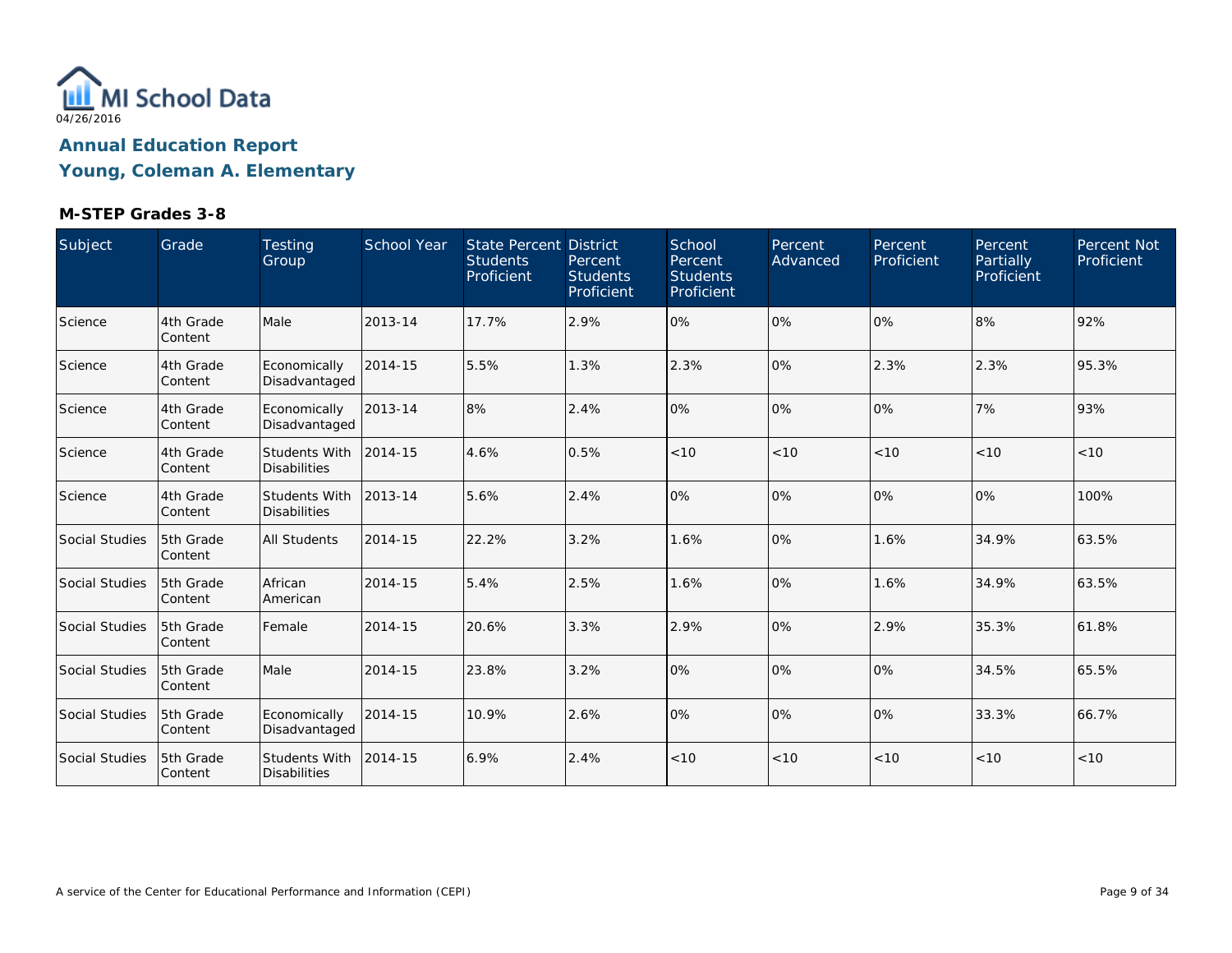

**MME**

| Subject            | Grade | <b>Testing</b><br>Group | School Year | State Percent District<br><b>Students</b><br>Proficient | Percent<br><b>Students</b><br>Proficient | School<br>Percent<br><b>Students</b><br>Proficient | Percent<br>Advanced | Percent<br>Proficient | Percent<br>Partially<br>Proficient | Percent Not<br>Proficient |
|--------------------|-------|-------------------------|-------------|---------------------------------------------------------|------------------------------------------|----------------------------------------------------|---------------------|-----------------------|------------------------------------|---------------------------|
| No Dota to Dianlou |       |                         |             |                                                         |                                          |                                                    |                     |                       |                                    |                           |

No Data to Display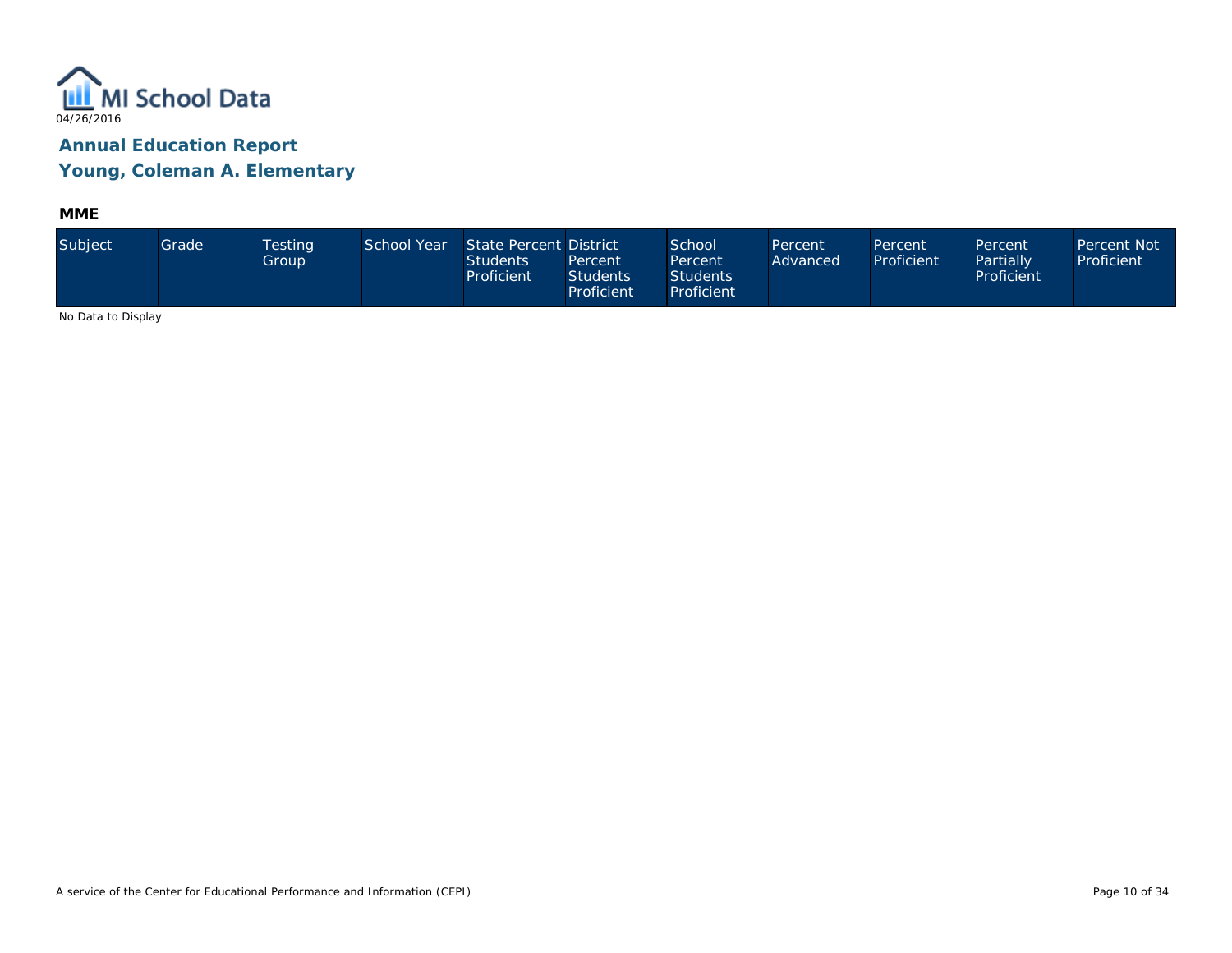

## **Young, Coleman A. Elementary**

### **Michigan Educational Assessment Program Access (MEAP - Access)**

| Subject     | Grade | Testing Group School Year     |         | <b>State Percent</b><br><b>Students</b><br>Proficient | <b>District</b><br>Percent<br><b>Students</b><br>Proficient | <b>School Percent Percent</b><br><b>Students</b><br>Proficient | Exceeded | Percent Met | Percent<br>Progressing |
|-------------|-------|-------------------------------|---------|-------------------------------------------------------|-------------------------------------------------------------|----------------------------------------------------------------|----------|-------------|------------------------|
| Mathematics | 3rd   | <b>All Students</b>           | 2013-14 | 61.9%                                                 | 64.1%                                                       | < 10                                                           | < 10     | < 10        | < 10                   |
| Mathematics | 3rd   | African<br>American           | 2013-14 | 52.5%                                                 | 65.9%                                                       | < 10                                                           | < 10     | < 10        | < 10                   |
| Mathematics | 3rd   | Female                        | 2013-14 | 57%                                                   | 59.4%                                                       | < 10                                                           | < 10     | < 10        | < 10                   |
| Mathematics | 3rd   | Economically<br>Disadvantaged | 2013-14 | 59.4%                                                 | 62.1%                                                       | < 10                                                           | < 10     | < 10        | < 10                   |
| Mathematics | 4th   | <b>All Students</b>           | 2013-14 | 55.3%                                                 | 49.7%                                                       | 57.1%                                                          | 0%       | 57.1%       | 42.9%                  |
| Mathematics | 4th   | African<br>American           | 2013-14 | 46.3%                                                 | 53.1%                                                       | 57.1%                                                          | 0%       | 57.1%       | 42.9%                  |
| Mathematics | 4th   | Female                        | 2013-14 | 53.7%                                                 | 54.7%                                                       | < 10                                                           | < 10     | < 10        | < 10                   |
| Mathematics | 4th   | Male                          | 2013-14 | 56.2%                                                 | 47.1%                                                       | 50%                                                            | 0%       | 50%         | 50%                    |
| Mathematics | 4th   | Economically<br>Disadvantaged | 2013-14 | 53.4%                                                 | 50%                                                         | 57.1%                                                          | 0%       | 57.1%       | 42.9%                  |
| Mathematics | 5th   | <b>All Students</b>           | 2013-14 | 56.8%                                                 | 51.3%                                                       | 16.7%                                                          | 16.7%    | 0%          | 83.3%                  |
| Mathematics | 5th   | African<br>American           | 2013-14 | 44.8%                                                 | 51.3%                                                       | 16.7%                                                          | 16.7%    | 0%          | 83.3%                  |
| Mathematics | 5th   | Female                        | 2013-14 | 53.3%                                                 | 46.6%                                                       | < 10                                                           | < 10     | < 10        | < 10                   |
| Mathematics | 5th   | Male                          | 2013-14 | 58.9%                                                 | 53.5%                                                       | 20%                                                            | 20%      | 0%          | 80%                    |
| Mathematics | 5th   | Economically<br>Disadvantaged | 2013-14 | 54.1%                                                 | 51.2%                                                       | 0%                                                             | 0%       | 0%          | 100%                   |
| Reading     | 3rd   | All Students                  | 2013-14 | 38.7%                                                 | 42.2%                                                       | < 10                                                           | < 10     | < 10        | < 10                   |
| Reading     | 3rd   | African<br>American           | 2013-14 | 30.4%                                                 | 44%                                                         | < 10                                                           | < 10     | < 10        | < 10                   |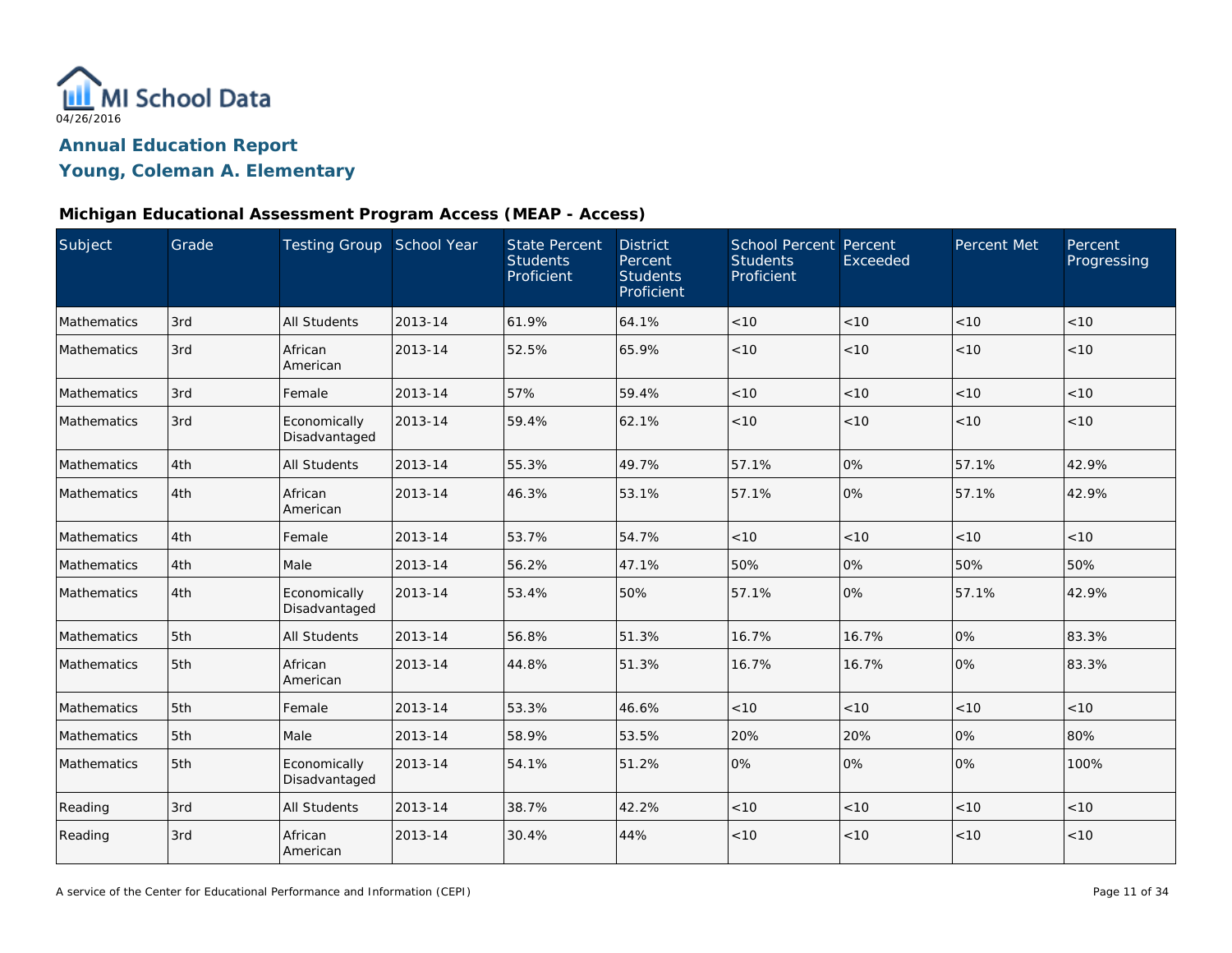

## **Young, Coleman A. Elementary**

### **Michigan Educational Assessment Program Access (MEAP - Access)**

| Subject | Grade | <b>Testing Group</b>          | School Year | <b>State Percent</b><br><b>Students</b><br>Proficient | <b>District</b><br>Percent<br><b>Students</b><br>Proficient | <b>School Percent Percent</b><br><b>Students</b><br>Proficient | Exceeded | Percent Met | Percent<br>Progressing |
|---------|-------|-------------------------------|-------------|-------------------------------------------------------|-------------------------------------------------------------|----------------------------------------------------------------|----------|-------------|------------------------|
| Reading | 3rd   | Female                        | 2013-14     | 38.2%                                                 | 29%                                                         | < 10                                                           | < 10     | < 10        | < 10                   |
| Reading | 3rd   | Economically<br>Disadvantaged | 2013-14     | 34.6%                                                 | 40.2%                                                       | < 10                                                           | < 10     | < 10        | < 10                   |
| Reading | 4th   | <b>All Students</b>           | 2013-14     | 45.6%                                                 | 39.9%                                                       | 42.9%                                                          | 0%       | 42.9%       | 57.1%                  |
| Reading | 4th   | African<br>American           | 2013-14     | 35.2%                                                 | 42%                                                         | 42.9%                                                          | 0%       | 42.9%       | 57.1%                  |
| Reading | 4th   | Female                        | 2013-14     | 46.2%                                                 | 42.3%                                                       | < 10                                                           | < 10     | < 10        | < 10                   |
| Reading | 4th   | Male                          | 2013-14     | 45.4%                                                 | 38.7%                                                       | 33.3%                                                          | 0%       | 33.3%       | 66.7%                  |
| Reading | 4th   | Economically<br>Disadvantaged | 2013-14     | 41.3%                                                 | 40%                                                         | 42.9%                                                          | 0%       | 42.9%       | 57.1%                  |
| Reading | 5th   | <b>All Students</b>           | 2013-14     | 59.8%                                                 | 47.6%                                                       | 0%                                                             | 0%       | 0%          | 100%                   |
| Reading | 5th   | African<br>American           | 2013-14     | 48.5%                                                 | 48%                                                         | 0%                                                             | 0%       | 0%          | 100%                   |
| Reading | 5th   | Female                        | 2013-14     | 65.6%                                                 | 55.9%                                                       | < 10                                                           | < 10     | < 10        | < 10                   |
| Reading | 5th   | Male                          | 2013-14     | 56.7%                                                 | 43.7%                                                       | 0%                                                             | 0%       | 0%          | 100%                   |
| Reading | 5th   | Economically<br>Disadvantaged | 2013-14     | 56.9%                                                 | 48.8%                                                       | 0%                                                             | 0%       | 0%          | 100%                   |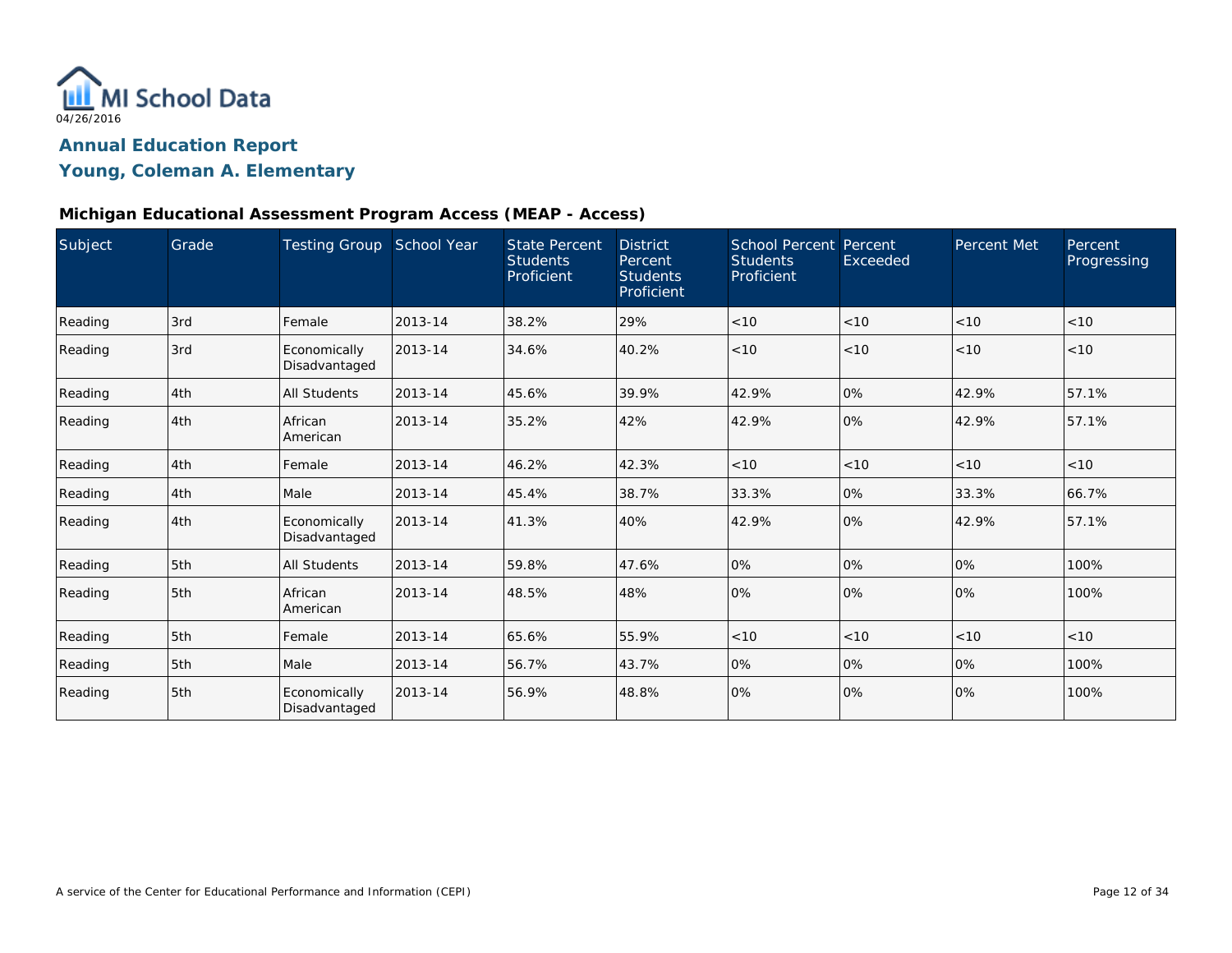

## **Young, Coleman A. Elementary**

| Subject     | Grade                | Testing Group School Year |         | <b>State Percent</b><br><b>Students</b><br>Proficient | <b>District</b><br>Percent<br><b>Students</b><br>Proficient | <b>School Percent Percent</b><br><b>Students</b><br>Proficient | Surpassed | Percent<br>Attained | Percent<br>Emerging |
|-------------|----------------------|---------------------------|---------|-------------------------------------------------------|-------------------------------------------------------------|----------------------------------------------------------------|-----------|---------------------|---------------------|
| Mathematics | 3rd Grade<br>Content | <b>All Students</b>       | 2014-15 | 71.1%                                                 | 50.8%                                                       | $<10$                                                          | < 10      | < 10                | < 10                |
| Mathematics | 3rd Grade<br>Content | <b>All Students</b>       | 2013-14 | 81.3%                                                 | 72.2%                                                       | < 10                                                           | < 10      | < 10                | < 10                |
| Reading     | 3rd Grade<br>Content | <b>All Students</b>       | 2013-14 | 76.5%                                                 | 64.1%                                                       | $<10$                                                          | < 10      | < 10                | < 10                |
| <b>ELA</b>  | 3rd Grade<br>Content | <b>All Students</b>       | 2014-15 | 69.2%                                                 | 57.7%                                                       | $<10$                                                          | < 10      | < 10                | < 10                |
| Mathematics | 3rd Grade<br>Content | African<br>American       | 2014-15 | 65.4%                                                 | 50.8%                                                       | $<10$                                                          | < 10      | < 10                | < 10                |
| Mathematics | 3rd Grade<br>Content | African<br>American       | 2013-14 | 76.6%                                                 | 69.4%                                                       | < 10                                                           | < 10      | < 10                | < 10                |
| Reading     | 3rd Grade<br>Content | African<br>American       | 2013-14 | 71.6%                                                 | 64.8%                                                       | < 10                                                           | < 10      | < 10                | < 10                |
| ELA         | 3rd Grade<br>Content | African<br>American       | 2014-15 | 64.2%                                                 | 57.7%                                                       | < 10                                                           | < 10      | < 10                | < 10                |
| Mathematics | 3rd Grade<br>Content | Female                    | 2013-14 | 77.8%                                                 | 63.3%                                                       | $<10$                                                          | < 10      | < 10                | < 10                |
| Reading     | 3rd Grade<br>Content | Female                    | 2013-14 | 77.2%                                                 | 62.1%                                                       | $<10$                                                          | < 10      | < 10                | < 10                |
| Mathematics | 3rd Grade<br>Content | Male                      | 2014-15 | 71.9%                                                 | 53.7%                                                       | $<10$                                                          | < 10      | < 10                | < 10                |
| Mathematics | 3rd Grade<br>Content | Male                      | 2013-14 | 83.3%                                                 | 77.6%                                                       | $<10$                                                          | < 10      | < 10                | < 10                |
| Reading     | 3rd Grade<br>Content | Male                      | 2013-14 | 76.1%                                                 | 65.3%                                                       | $<10$                                                          | $<10$     | < 10                | < 10                |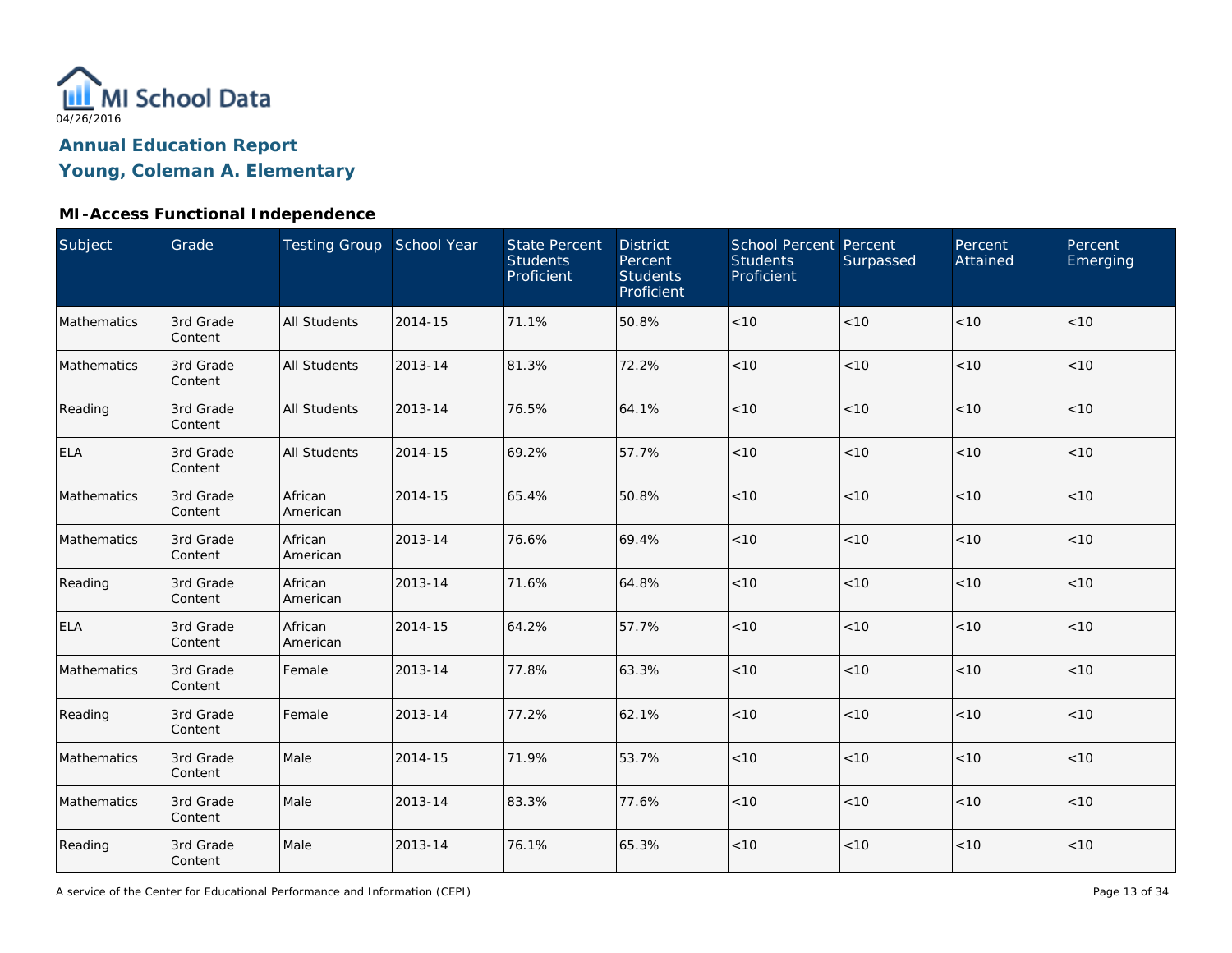

## **Young, Coleman A. Elementary**

| Subject     | Grade                | Testing Group School Year     |         | <b>State Percent</b><br><b>Students</b><br>Proficient | <b>District</b><br>Percent<br><b>Students</b><br>Proficient | School Percent Percent<br><b>Students</b><br>Proficient | Surpassed | Percent<br>Attained | Percent<br>Emerging |
|-------------|----------------------|-------------------------------|---------|-------------------------------------------------------|-------------------------------------------------------------|---------------------------------------------------------|-----------|---------------------|---------------------|
| <b>ELA</b>  | 3rd Grade<br>Content | Male                          | 2014-15 | 69.2%                                                 | 61.8%                                                       | < 10                                                    | < 10      | < 10                | < 10                |
| Mathematics | 3rd Grade<br>Content | Economically<br>Disadvantaged | 2014-15 | 71.7%                                                 | 49.1%                                                       | < 10                                                    | < 10      | < 10                | < 10                |
| Mathematics | 3rd Grade<br>Content | Economically<br>Disadvantaged | 2013-14 | 82.3%                                                 | 72%                                                         | < 10                                                    | < 10      | < 10                | < 10                |
| Reading     | 3rd Grade<br>Content | Economically<br>Disadvantaged | 2013-14 | 75.1%                                                 | 64.9%                                                       | < 10                                                    | < 10      | < 10                | < 10                |
| <b>ELA</b>  | 3rd Grade<br>Content | Economically<br>Disadvantaged | 2014-15 | 68.9%                                                 | 57.1%                                                       | < 10                                                    | < 10      | < 10                | < 10                |
| Mathematics | 4th Grade<br>Content | <b>All Students</b>           | 2014-15 | 72.4%                                                 | 50%                                                         | < 10                                                    | < 10      | < 10                | < 10                |
| Mathematics | 4th Grade<br>Content | <b>All Students</b>           | 2013-14 | 64.9%                                                 | 44.6%                                                       | < 10                                                    | < 10      | < 10                | < 10                |
| Reading     | 4th Grade<br>Content | <b>All Students</b>           | 2013-14 | 73.9%                                                 | 61.9%                                                       | < 10                                                    | < 10      | < 10                | < 10                |
| <b>ELA</b>  | 4th Grade<br>Content | <b>All Students</b>           | 2014-15 | 69.7%                                                 | 48.8%                                                       | $<10$                                                   | $<10$     | < 10                | < 10                |
| Science     | 4th Grade<br>Content | <b>All Students</b>           | 2014-15 | 59.1%                                                 | 36.4%                                                       | $<10$                                                   | < 10      | < 10                | < 10                |
| Science     | 4th Grade<br>Content | <b>All Students</b>           | 2013-14 | 47.4%                                                 | 37.1%                                                       | $<10$                                                   | $<10$     | < 10                | < 10                |
| Mathematics | 4th Grade<br>Content | African<br>American           | 2014-15 | 63.6%                                                 | 49.4%                                                       | $<10$                                                   | < 10      | < 10                | < 10                |
| Mathematics | 4th Grade<br>Content | African<br>American           | 2013-14 | 59.2%                                                 | 46.2%                                                       | $<10$                                                   | < 10      | < 10                | < 10                |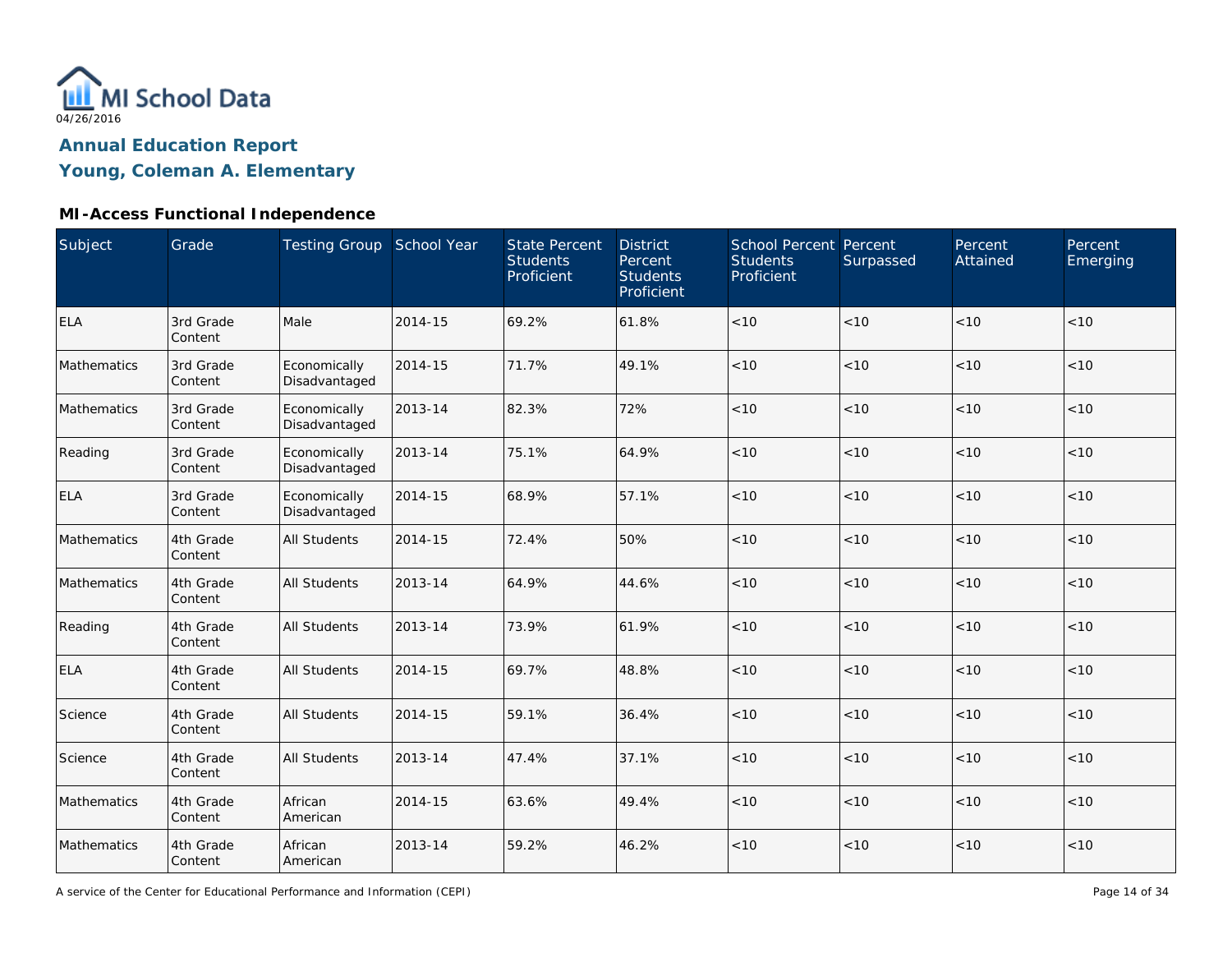

## **Young, Coleman A. Elementary**

| Subject     | Grade                | Testing Group School Year     |         | <b>State Percent</b><br><b>Students</b><br>Proficient | <b>District</b><br>Percent<br><b>Students</b><br>Proficient | School Percent Percent<br><b>Students</b><br>Proficient | Surpassed | Percent<br>Attained | Percent<br>Emerging |
|-------------|----------------------|-------------------------------|---------|-------------------------------------------------------|-------------------------------------------------------------|---------------------------------------------------------|-----------|---------------------|---------------------|
| Reading     | 4th Grade<br>Content | African<br>American           | 2013-14 | 70.9%                                                 | 62%                                                         | $<10$                                                   | < 10      | < 10                | < 10                |
| <b>ELA</b>  | 4th Grade<br>Content | African<br>American           | 2014-15 | 64.9%                                                 | 50.7%                                                       | $<10$                                                   | < 10      | < 10                | < 10                |
| Science     | 4th Grade<br>Content | African<br>American           | 2014-15 | 46.7%                                                 | 35.2%                                                       | $<10$                                                   | < 10      | < 10                | < 10                |
| Science     | 4th Grade<br>Content | African<br>American           | 2013-14 | 38.9%                                                 | 38.8%                                                       | $<10$                                                   | < 10      | < 10                | < 10                |
| Mathematics | 4th Grade<br>Content | Female                        | 2013-14 | 62.1%                                                 | 53.3%                                                       | $<10$                                                   | < 10      | < 10                | < 10                |
| Reading     | 4th Grade<br>Content | Female                        | 2013-14 | 75.3%                                                 | 73.3%                                                       | $<10$                                                   | < 10      | < 10                | < 10                |
| Science     | 4th Grade<br>Content | Female                        | 2013-14 | 45.4%                                                 | 35%                                                         | $<10$                                                   | < 10      | < 10                | < 10                |
| Mathematics | 4th Grade<br>Content | Male                          | 2014-15 | 74%                                                   | 52.2%                                                       | < 10                                                    | < 10      | < 10                | < 10                |
| Reading     | 4th Grade<br>Content | Male                          | 2013-14 | 73.1%                                                 | 55.6%                                                       | $<10$                                                   | $<10$     | < 10                | < 10                |
| <b>ELA</b>  | 4th Grade<br>Content | Male                          | 2014-15 | 68.4%                                                 | 50.9%                                                       | $<10$                                                   | < 10      | < 10                | < 10                |
| Science     | 4th Grade<br>Content | Male                          | 2014-15 | 61.7%                                                 | 36.2%                                                       | $<10$                                                   | $<10$     | < 10                | < 10                |
| Science     | 4th Grade<br>Content | Male                          | 2013-14 | 48.4%                                                 | 38.2%                                                       | $<10$                                                   | $<10$     | < 10                | < 10                |
| Mathematics | 4th Grade<br>Content | Economically<br>Disadvantaged | 2014-15 | 73.3%                                                 | 53.1%                                                       | $<10$                                                   | $<10$     | < 10                | $<10$               |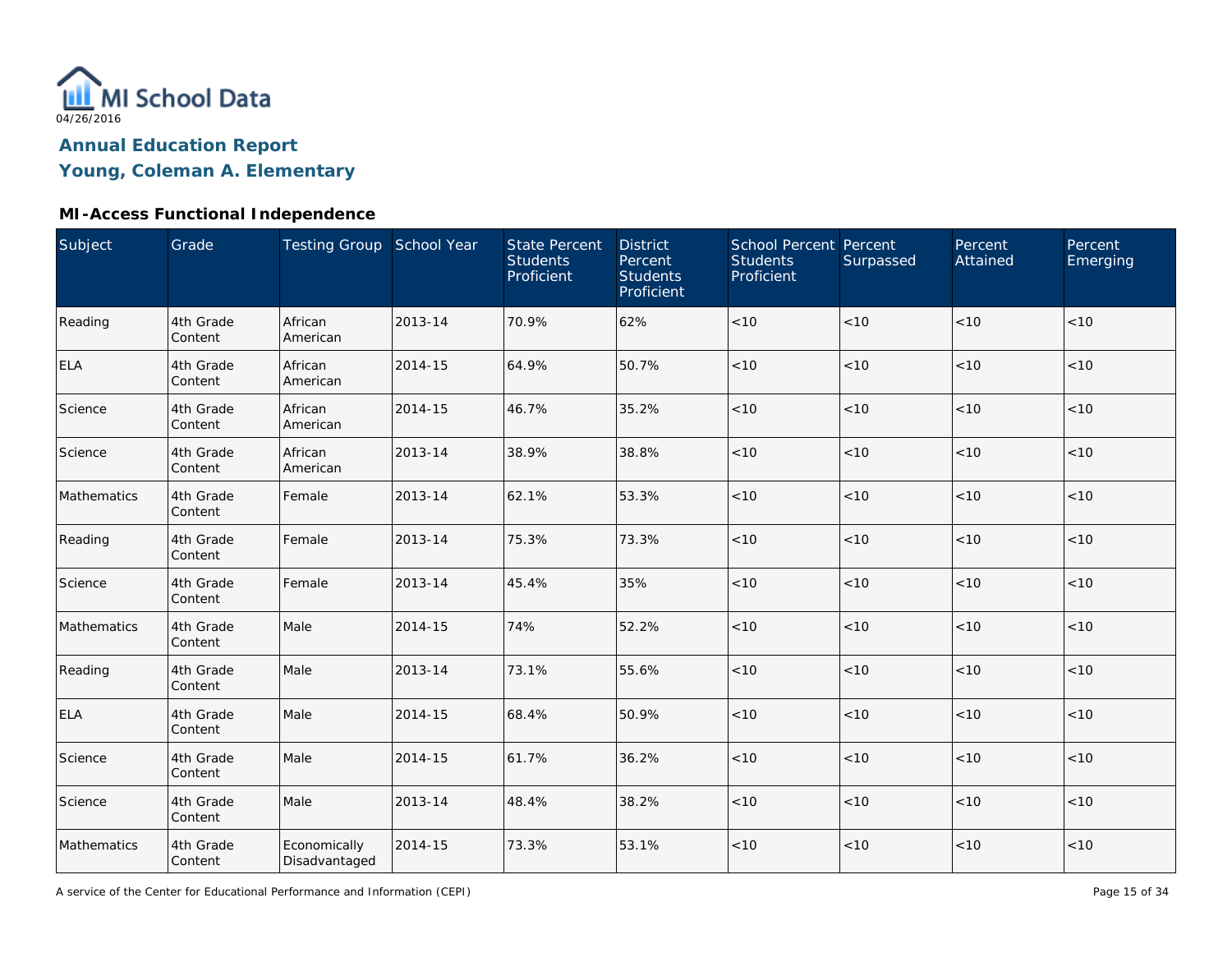

## **Young, Coleman A. Elementary**

| Subject     | Grade                | Testing Group School Year     |         | <b>State Percent</b><br><b>Students</b><br>Proficient | <b>District</b><br>Percent<br><b>Students</b><br>Proficient | School Percent Percent<br><b>Students</b><br>Proficient | Surpassed | Percent<br>Attained | Percent<br>Emerging |
|-------------|----------------------|-------------------------------|---------|-------------------------------------------------------|-------------------------------------------------------------|---------------------------------------------------------|-----------|---------------------|---------------------|
| Mathematics | 4th Grade<br>Content | Economically<br>Disadvantaged | 2013-14 | 66%                                                   | 45.8%                                                       | < 10                                                    | < 10      | < 10                | < 10                |
| Reading     | 4th Grade<br>Content | Economically<br>Disadvantaged | 2013-14 | 73.8%                                                 | 64.4%                                                       | < 10                                                    | < 10      | < 10                | < 10                |
| <b>ELA</b>  | 4th Grade<br>Content | Economically<br>Disadvantaged | 2014-15 | 69.7%                                                 | 48.6%                                                       | < 10                                                    | < 10      | < 10                | < 10                |
| Science     | 4th Grade<br>Content | Economically<br>Disadvantaged | 2014-15 | 60.7%                                                 | 37.3%                                                       | < 10                                                    | < 10      | < 10                | < 10                |
| Science     | 4th Grade<br>Content | Economically<br>Disadvantaged | 2013-14 | 47.9%                                                 | 38.1%                                                       | < 10                                                    | < 10      | < 10                | < 10                |
| Mathematics | 5th Grade<br>Content | <b>All Students</b>           | 2014-15 | 65.5%                                                 | 50.5%                                                       | < 10                                                    | < 10      | < 10                | < 10                |
| <b>ELA</b>  | 5th Grade<br>Content | <b>All Students</b>           | 2014-15 | 66.4%                                                 | 48.7%                                                       | < 10                                                    | < 10      | < 10                | < 10                |
| Mathematics | 5th Grade<br>Content | African<br>American           | 2014-15 | 57.9%                                                 | 51.6%                                                       | < 10                                                    | < 10      | < 10                | < 10                |
| <b>ELA</b>  | 5th Grade<br>Content | African<br>American           | 2014-15 | 56.1%                                                 | 53.6%                                                       | $<10$                                                   | < 10      | < 10                | < 10                |
| Mathematics | 5th Grade<br>Content | Female                        | 2014-15 | 61.4%                                                 | 44.7%                                                       | $<10$                                                   | < 10      | < 10                | < 10                |
| <b>ELA</b>  | 5th Grade<br>Content | Female                        | 2014-15 | 68.3%                                                 | 50%                                                         | $<10$                                                   | < 10      | < 10                | < 10                |
| Mathematics | 5th Grade<br>Content | Male                          | 2014-15 | 67.8%                                                 | 53.8%                                                       | < 10                                                    | < 10      | < 10                | < 10                |
| <b>ELA</b>  | 5th Grade<br>Content | Male                          | 2014-15 | 65.3%                                                 | 48%                                                         | < 10                                                    | < 10      | < 10                | < 10                |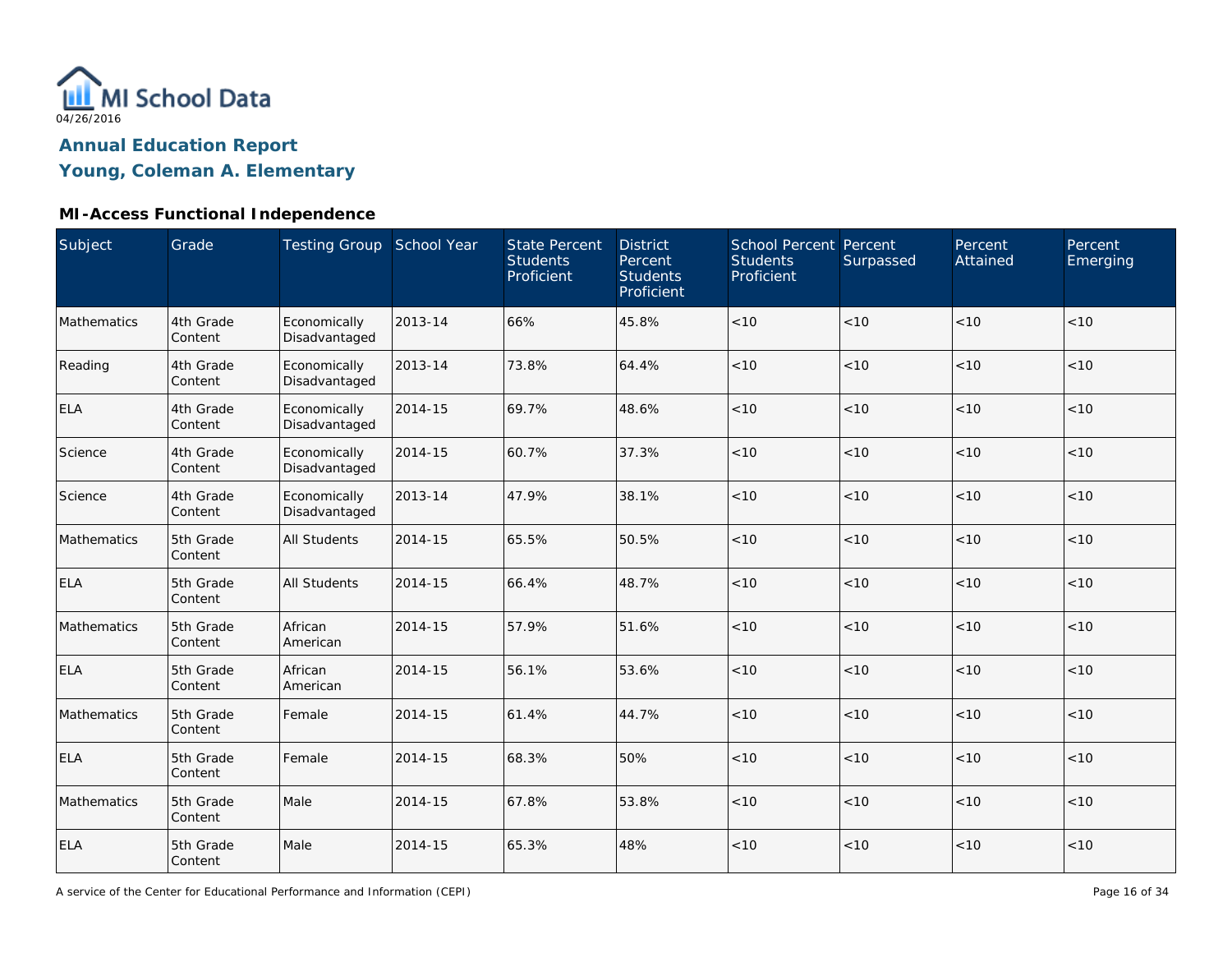

**Young, Coleman A. Elementary**

| Subject     | Grade                | Testing Group School Year     |         | State Percent<br><b>Students</b><br>Proficient | <b>District</b><br>Percent<br>Students<br>Proficient | School Percent Percent<br><b>Students</b><br>Proficient | Surpassed | Percent<br>Attained | Percent<br><b>Emerging</b> |
|-------------|----------------------|-------------------------------|---------|------------------------------------------------|------------------------------------------------------|---------------------------------------------------------|-----------|---------------------|----------------------------|
| Mathematics | 5th Grade<br>Content | Economically<br>Disadvantaged | 2014-15 | 66.3%                                          | 50.5%                                                | < 10                                                    | < 10      | < 10                | < 10                       |
| <b>ELA</b>  | 5th Grade<br>Content | Economically<br>Disadvantaged | 2014-15 | 66%                                            | 47.1%                                                | < 10                                                    | < 10      | < 10                | <10                        |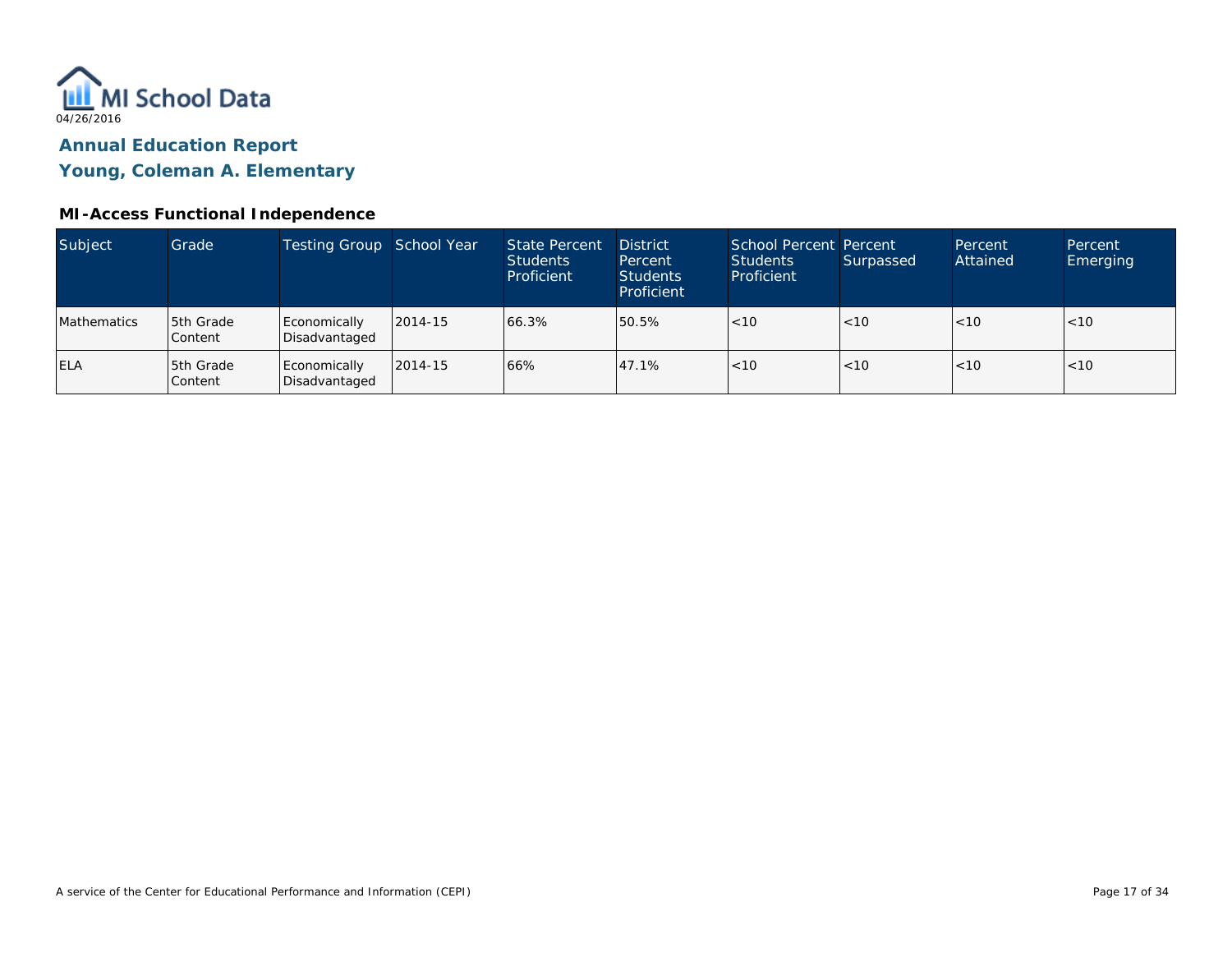

## **Young, Coleman A. Elementary**

### **MI-Access Supported Independence**

| Subject     | Grade                | Testing Group School Year     |         | <b>State Percent</b><br><b>Students</b><br>Proficient | <b>District</b><br>Percent<br><b>Students</b><br>Proficient | School Percent Percent<br><b>Students</b><br>Proficient | Surpassed | Percent<br>Attained | Percent<br><b>Emerging</b> |
|-------------|----------------------|-------------------------------|---------|-------------------------------------------------------|-------------------------------------------------------------|---------------------------------------------------------|-----------|---------------------|----------------------------|
| Mathematics | 3rd Grade<br>Content | <b>All Students</b>           | 2013-14 | 87.1%                                                 | 86.5%                                                       | < 10                                                    | <10       | < 10                | < 10                       |
| <b>ELA</b>  | 3rd Grade<br>Content | <b>All Students</b>           | 2013-14 | 80%                                                   | 83.8%                                                       | < 10                                                    | < 10      | < 10                | < 10                       |
| Mathematics | 3rd Grade<br>Content | African<br>American           | 2013-14 | 86.2%                                                 | 88.6%                                                       | < 10                                                    | < 10      | < 10                | < 10                       |
| <b>ELA</b>  | 3rd Grade<br>Content | African<br>American           | 2013-14 | 79.7%                                                 | 85.7%                                                       | < 10                                                    | < 10      | < 10                | < 10                       |
| Mathematics | 3rd Grade<br>Content | Female                        | 2013-14 | 85.8%                                                 | < 10                                                        | < 10                                                    | < 10      | < 10                | < 10                       |
| <b>ELA</b>  | 3rd Grade<br>Content | Female                        | 2013-14 | 80.9%                                                 | < 10                                                        | < 10                                                    | < 10      | < 10                | < 10                       |
| Mathematics | 3rd Grade<br>Content | Male                          | 2013-14 | 87.7%                                                 | 90%                                                         | < 10                                                    | < 10      | < 10                | < 10                       |
| <b>ELA</b>  | 3rd Grade<br>Content | Male                          | 2013-14 | 79.5%                                                 | 90%                                                         | < 10                                                    | < 10      | < 10                | < 10                       |
| Mathematics | 3rd Grade<br>Content | Economically<br>Disadvantaged | 2013-14 | 89.1%                                                 | 85.7%                                                       | < 10                                                    | < 10      | < 10                | < 10                       |
| <b>ELA</b>  | 3rd Grade<br>Content | Economically<br>Disadvantaged | 2013-14 | 81%                                                   | 82.9%                                                       | < 10                                                    | < 10      | < 10                | < 10                       |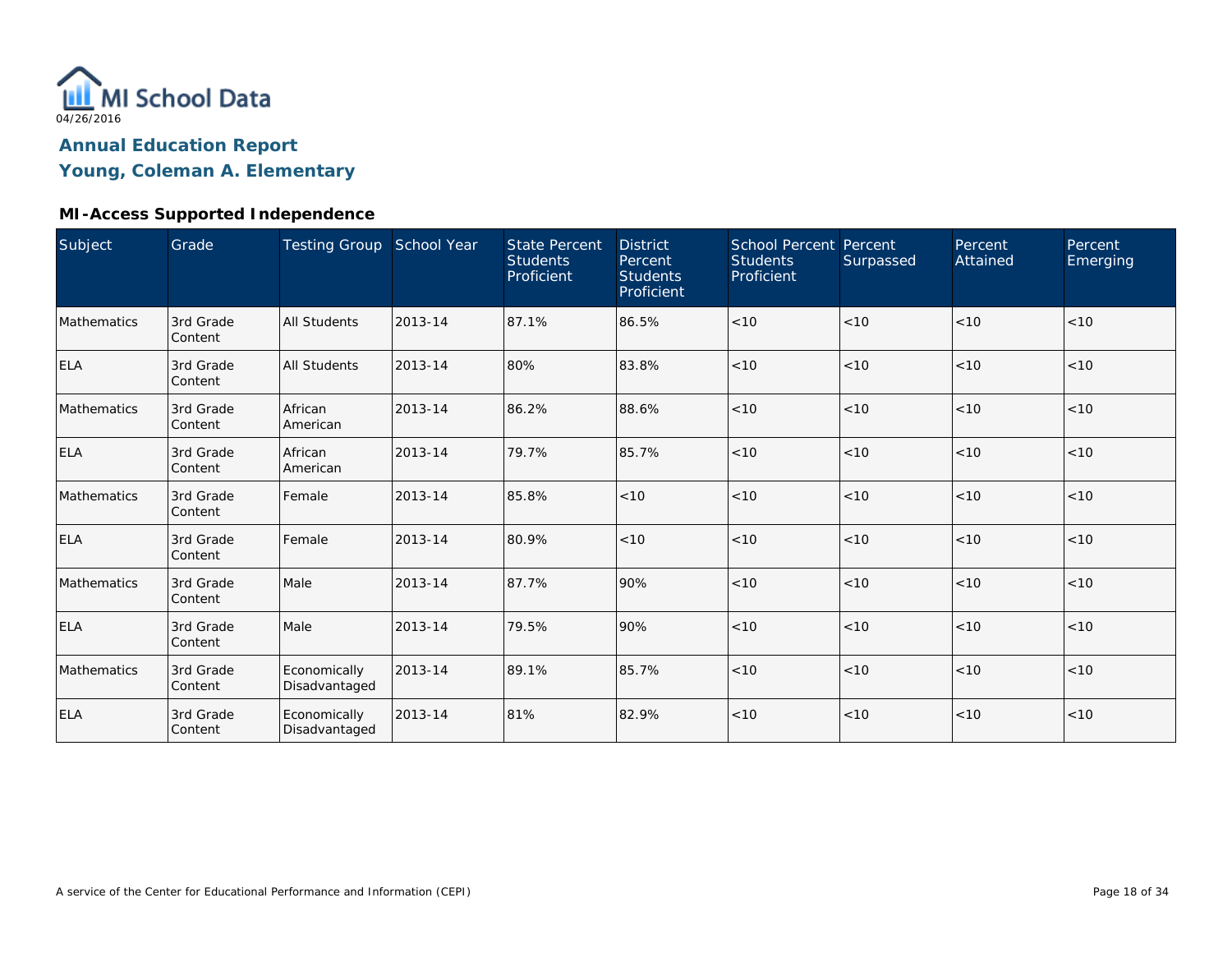

### **MI-Access Participation**

|  | Subject | Grade <sup>1</sup> | Testing Group School Year |  | State Percent<br><b>Students</b><br>Proficient | <b>District</b><br>Percent<br><b>Students</b><br>Proficient | School Percent Percent<br><b>Students</b><br>Proficient | Surpassed | Percent<br>Attained | Percent<br>Emerging |
|--|---------|--------------------|---------------------------|--|------------------------------------------------|-------------------------------------------------------------|---------------------------------------------------------|-----------|---------------------|---------------------|
|--|---------|--------------------|---------------------------|--|------------------------------------------------|-------------------------------------------------------------|---------------------------------------------------------|-----------|---------------------|---------------------|

No Data to Display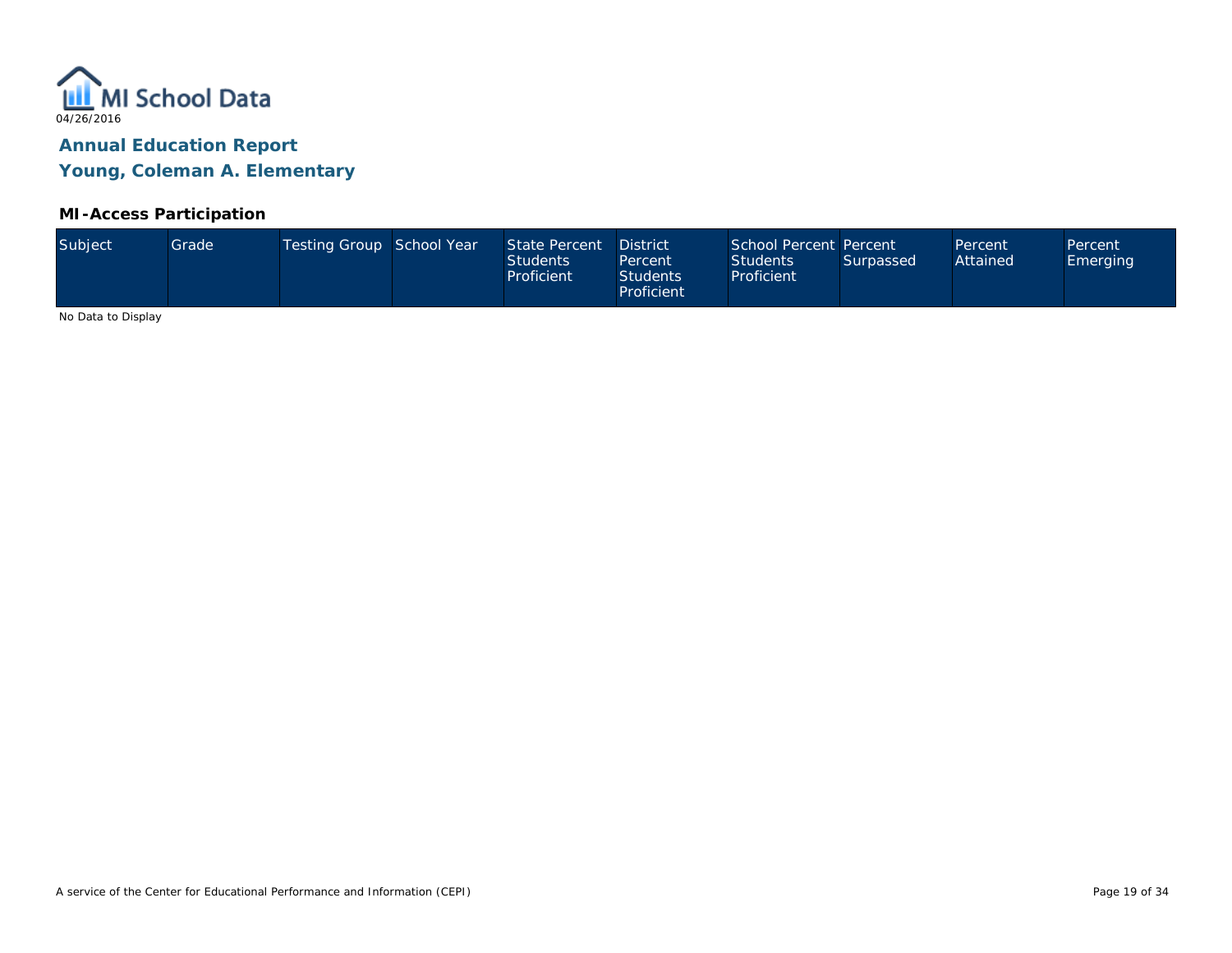

### **Accountability Details Subject Data**

| Testing<br>Group                                   | Subject               | <b>State Tested</b><br>Total | <b>State Percent</b><br>Proficient | <b>District</b><br><b>Tested Total</b> | <b>District</b><br>Percent<br>Proficient* | <b>School Tested School</b><br>Total | Percent<br>Proficient** |
|----------------------------------------------------|-----------------------|------------------------------|------------------------------------|----------------------------------------|-------------------------------------------|--------------------------------------|-------------------------|
| <b>All Students</b>                                | <b>Mathematics</b>    | 98.1%                        | 36.5%                              | 94.6%                                  | N/A                                       | 97.8%                                | N/A                     |
| <b>All Students</b>                                | <b>ELA</b>            | 98.1%                        | 48.5%                              | 94.1%                                  | N/A                                       | 95.1%                                | N/A                     |
| <b>All Students</b>                                | Science               | 97.5%                        | 22.2%                              | 93.1%                                  | N/A                                       | 96.6%                                | N/A                     |
| <b>All Students</b>                                | <b>Social Studies</b> | 97.4%                        | 31.8%                              | 90.4%                                  | N/A                                       | 98.5%                                | N/A                     |
| American<br>Indian                                 | <b>Mathematics</b>    | 98.2%                        | 27.8%                              | 94.4%                                  | N/A                                       | <30                                  | N/A                     |
| American<br>Indian                                 | <b>ELA</b>            | 98%                          | 41.5%                              | 96.3%                                  | N/A                                       | <30                                  | N/A                     |
| American<br>Indian                                 | Science               | 97.8%                        | 17.7%                              | <30                                    | N/A                                       | N/A                                  | N/A                     |
| American<br>Indian                                 | <b>Social Studies</b> | 97.2%                        | 25.2%                              | <30                                    | N/A                                       | N/A                                  | N/A                     |
| African<br>American                                | Mathematics           | 96.5%                        | 13.5%                              | 94.2%                                  | N/A                                       | 97.8%                                | N/A                     |
| African<br>American                                | <b>ELA</b>            | 96.5%                        | 24.5%                              | 93.6%                                  | N/A                                       | 95.1%                                | N/A                     |
| African<br>American                                | Science               | 95.4%                        | 6.1%                               | 92.7%                                  | N/A                                       | 96.6%                                | N/A                     |
| African<br>American                                | Social Studies        | 95.2%                        | 11%                                | 89.7%                                  | N/A                                       | 98.5%                                | N/A                     |
| Asian                                              | Mathematics           | 99.1%                        | 66.3%                              | 96.6%                                  | N/A                                       | N/A                                  | N/A                     |
| Asian                                              | <b>ELA</b>            | 98.7%                        | 70.2%                              | 95.5%                                  | N/A                                       | N/A                                  | N/A                     |
| Asian                                              | Science               | 99%                          | 38%                                | 97.4%                                  | N/A                                       | N/A                                  | N/A                     |
| Asian                                              | <b>Social Studies</b> | 98.8%                        | 49.6%                              | 96.5%                                  | N/A                                       | N/A                                  | N/A                     |
| Hispanic of Any Mathematics<br>Race                |                       | 98.3%                        | 23.7%                              | 97.1%                                  | N/A                                       | N/A                                  | N/A                     |
| Hispanic of Any ELA<br>Race                        |                       | 98.3%                        | 36.1%                              | 97%                                    | N/A                                       | N/A                                  | N/A                     |
| Hispanic of Any Science<br>Race                    |                       | 97.9%                        | 11.7%                              | 95%                                    | N/A                                       | N/A                                  | N/A                     |
| Hispanic of Any Social Studies<br>Race             |                       | 97.5%                        | 20.2%                              | 94%                                    | N/A                                       | N/A                                  | N/A                     |
| Native<br>Hawaiian or<br>Other Pacific<br>Islander | Mathematics           | 99.8%                        | 40.8%                              | $<$ 30                                 | N/A                                       | N/A                                  | N/A                     |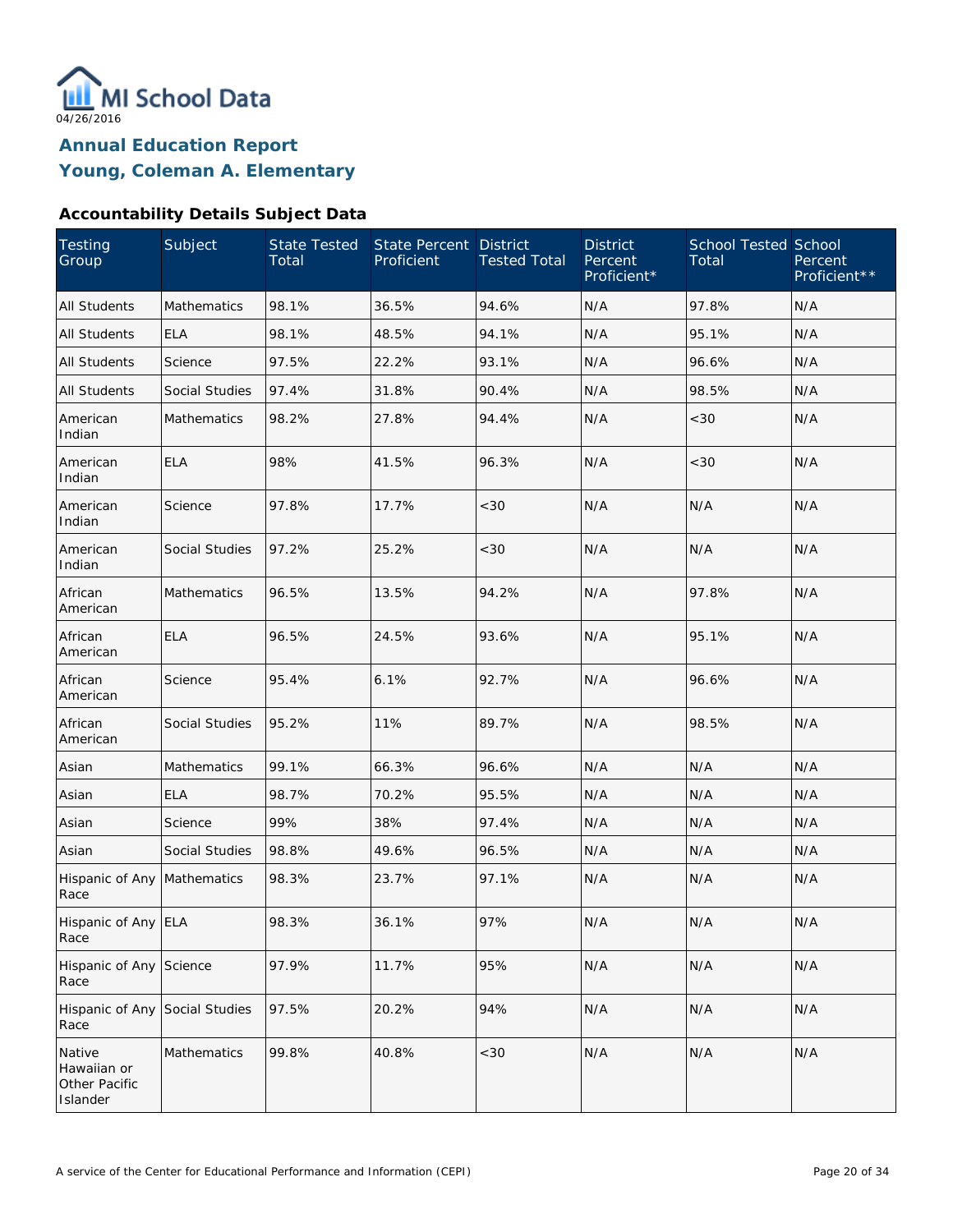

### **Accountability Details Subject Data**

| <b>Testing</b><br>Group                                   | Subject            | <b>State Tested</b><br>Total | State Percent<br>Proficient | <b>District</b><br><b>Tested Total</b> | <b>District</b><br>Percent<br>Proficient* | <b>School Tested School</b><br>Total | Percent<br>Proficient** |
|-----------------------------------------------------------|--------------------|------------------------------|-----------------------------|----------------------------------------|-------------------------------------------|--------------------------------------|-------------------------|
| Native<br>Hawaiian or<br><b>Other Pacific</b><br>Islander | <b>ELA</b>         | 99.3%                        | 53.3%                       | < 30                                   | N/A                                       | N/A                                  | N/A                     |
| Native<br>Hawaiian or<br>Other Pacific<br>Islander        | Science            | 99.6%                        | 21.9%                       | < 30                                   | N/A                                       | N/A                                  | N/A                     |
| Native<br>Hawaiian or<br>Other Pacific<br>Islander        | Social Studies     | 99.3%                        | 33%                         | < 30                                   | N/A                                       | N/A                                  | N/A                     |
| Two or More<br>Races                                      | Mathematics        | 98.5%                        | 33.6%                       | 96%                                    | N/A                                       | N/A                                  | N/A                     |
| Two or More<br>Races                                      | <b>ELA</b>         | 98.5%                        | 46.9%                       | 98%                                    | N/A                                       | N/A                                  | N/A                     |
| Two or More<br>Races                                      | Science            | 98.5%                        | 20.1%                       | $<30$                                  | N/A                                       | N/A                                  | N/A                     |
| Two or More<br>Races                                      | Social Studies     | 98.1%                        | 28.3%                       | $<30$                                  | N/A                                       | N/A                                  | N/A                     |
| White                                                     | <b>Mathematics</b> | 98.5%                        | 42.5%                       | 93.4%                                  | N/A                                       | N/A                                  | N/A                     |
| White                                                     | <b>ELA</b>         | 98.5%                        | 55%                         | 92.8%                                  | N/A                                       | N/A                                  | N/A                     |
| White                                                     | Science            | 98.1%                        | 26.6%                       | 92.6%                                  | N/A                                       | N/A                                  | N/A                     |
| White                                                     | Social Studies     | 98%                          | 37.3%                       | 88.2%                                  | N/A                                       | N/A                                  | N/A                     |
| Economically<br>Disadvantaged                             | <b>Mathematics</b> | 97.6%                        | 22.5%                       | 94.3%                                  | N/A                                       | 97.3%                                | N/A                     |
| Economically<br>Disadvantaged                             | <b>ELA</b>         | 97.6%                        | 33.7%                       | 93.8%                                  | N/A                                       | 94.7%                                | N/A                     |
| Economically<br>Disadvantaged                             | Science            | 96.8%                        | 11.7%                       | 92.7%                                  | N/A                                       | 95.6%                                | N/A                     |
| Economically<br>Disadvantaged                             | Social Studies     | 96.5%                        | 17.8%                       | 89.9%                                  | N/A                                       | 98.2%                                | N/A                     |
| English<br>Language<br>Learners                           | Mathematics        | 98.6%                        | 20.3%                       | 97.2%                                  | N/A                                       | N/A                                  | N/A                     |
| English<br>Language<br>Learners                           | <b>ELA</b>         | 98.2%                        | 24%                         | 97.1%                                  | N/A                                       | N/A                                  | N/A                     |
| English<br>Language<br>Learners                           | Science            | 98.2%                        | 3.9%                        | 95.4%                                  | N/A                                       | N/A                                  | N/A                     |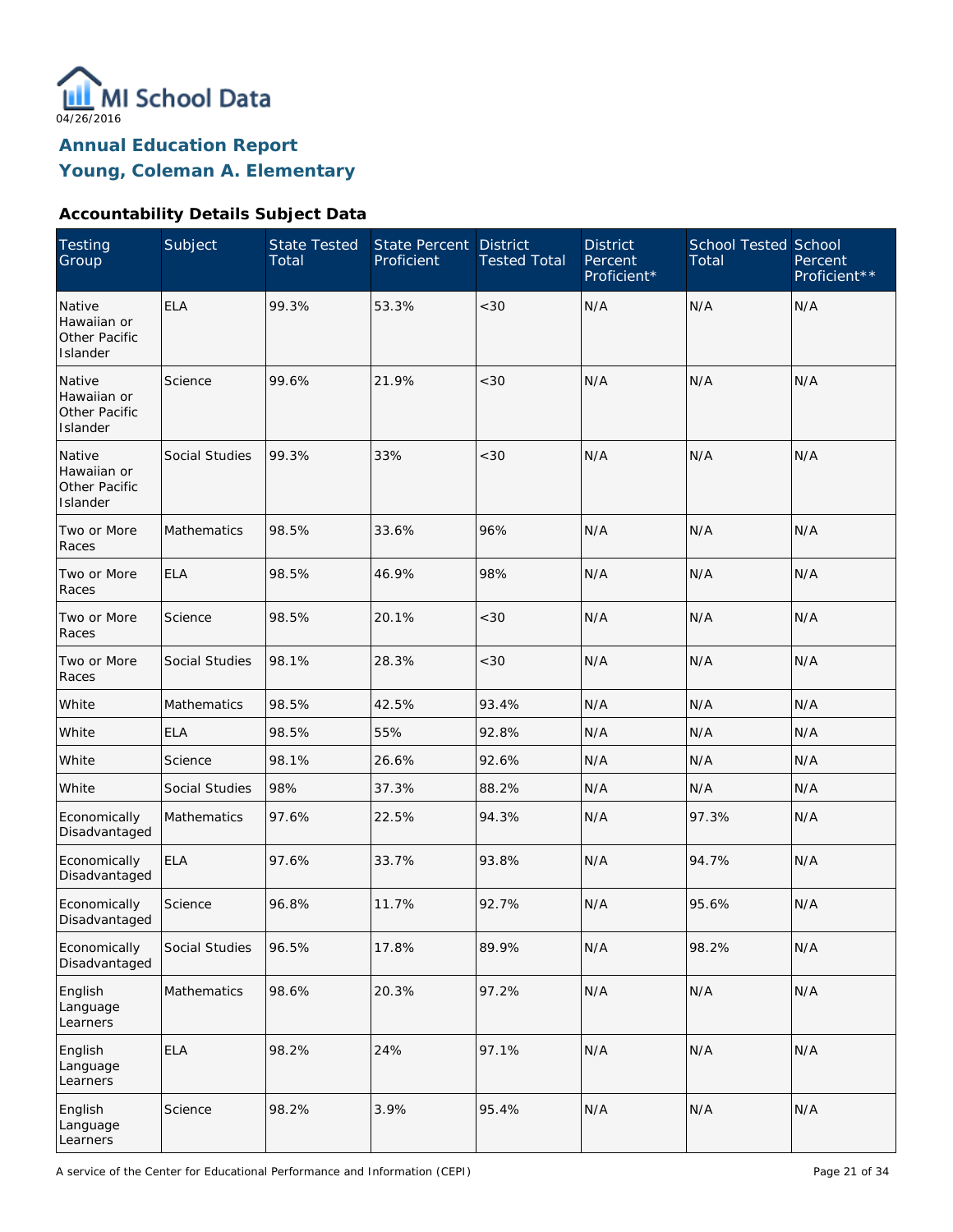

### **Accountability Details Subject Data**

| Testing<br>Group                     | Subject            | <b>State Tested</b><br>Total | State Percent District<br>Proficient | <b>Tested Total</b> | <b>District</b><br>Percent<br>Proficient* | <b>School Tested School</b><br>Total | Percent<br>Proficient** |
|--------------------------------------|--------------------|------------------------------|--------------------------------------|---------------------|-------------------------------------------|--------------------------------------|-------------------------|
| English<br>Language<br>Learners      | Social Studies     | 97.9%                        | 8.1%                                 | 94.3%               | N/A                                       | N/A                                  | IN/A                    |
| <b>Students With</b><br>Disabilities | <b>Mathematics</b> | 97.2%                        | 21.8%                                | 92%                 | N/A                                       | <30                                  | IN/A                    |
| <b>Students With</b><br>Disabilities | <b>ELA</b>         | 96.6%                        | 24.7%                                | 89.2%               | N/A                                       | <30                                  | IN/A                    |
| <b>Students With</b><br>Disabilities | Science            | 96.5%                        | 15.4%                                | 90.8%               | N/A                                       | <30                                  | IN/A                    |
| <b>Students With</b><br>Disabilities | Social Studies     | 95%                          | 13.9%                                | 80.9%               | N/A                                       | <30                                  | IN/A                    |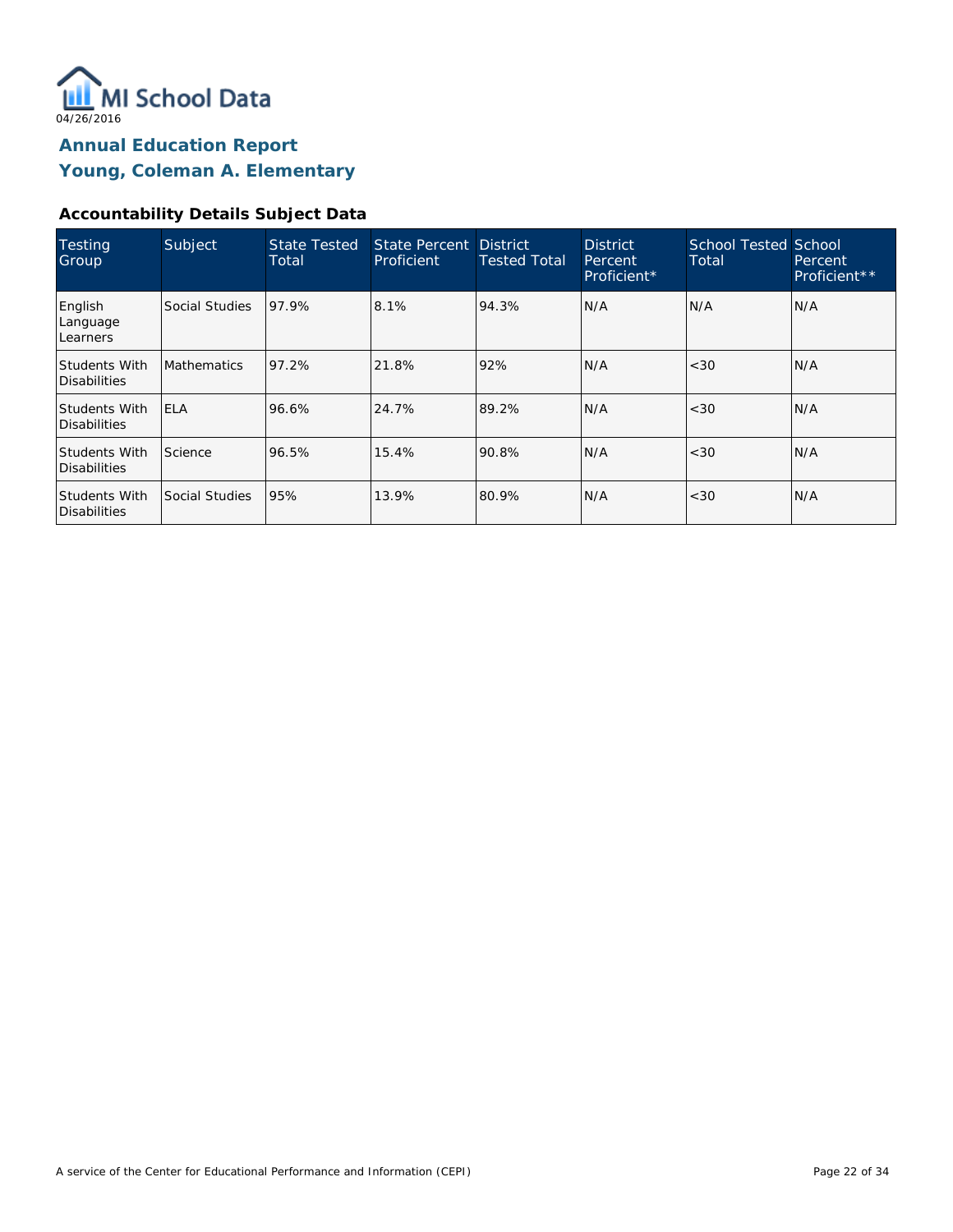

### **Accountability Details Graduation Data**

| Student Group                                       | Statewide | <b>District</b> | School |
|-----------------------------------------------------|-----------|-----------------|--------|
| All Students                                        | 78.6%     | 70.3%           | N/A    |
| American Indian                                     | 64.8%     | N/A             | N/A    |
| African American                                    | 64.5%     | 70.3%           | N/A    |
| Asian                                               | 89.1%     | 80.6%           | N/A    |
| Hispanic of Any Race                                | 68.8%     | 73.7%           | N/A    |
| Native Hawaiian or Other Pacific 178.9%<br>Islander |           | N/A             | N/A    |
| Two or More Races                                   | 74.2%     | N/A             | N/A    |
| White                                               | 82.9%     | 52.5%           | N/A    |
| Female                                              | 82.9%     | N/A             | N/A    |
| Male                                                | 74.4%     | N/A             | N/A    |
| Economically Disadvantaged                          | 65.6%     | 70.4%           | N/A    |
| English Language Learners                           | 68.2%     | 77.1%           | N/A    |
| <b>Students With Disabilities</b>                   | 55.1%     | 47.8%           | N/A    |
| Bottom 30%                                          | N/A       | N/A             | N/A    |

*\* All data based on students enrolled for a full academic year.*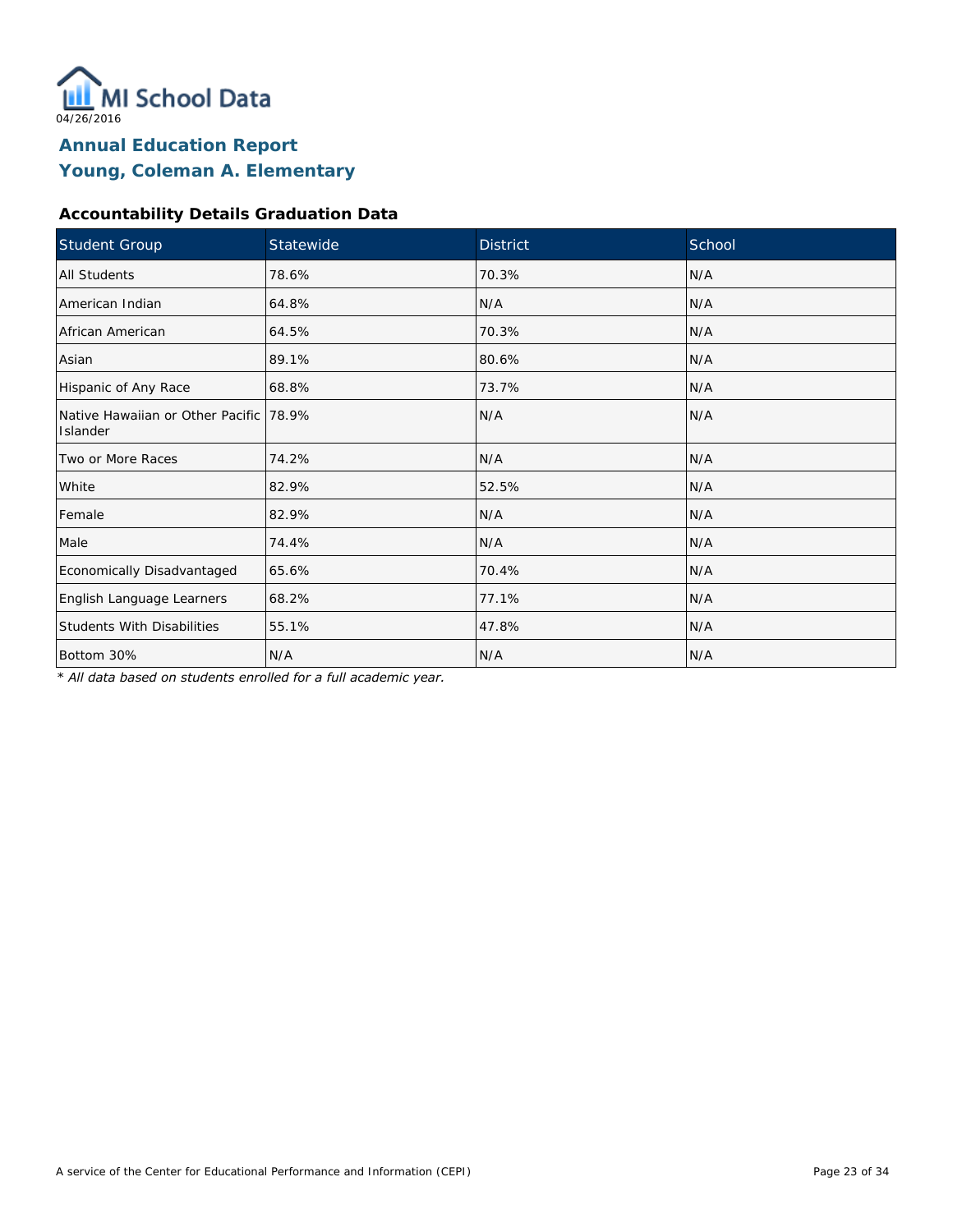

### **Accountability Details Attendance Data**

| <b>Student Group</b> | <b>Statewide</b> | <b>District</b> | School <sup>1</sup> |
|----------------------|------------------|-----------------|---------------------|
| All Students         | 94.7%            | 86.1%           | 86.7%               |

*\* All data based on students enrolled for a full academic year.*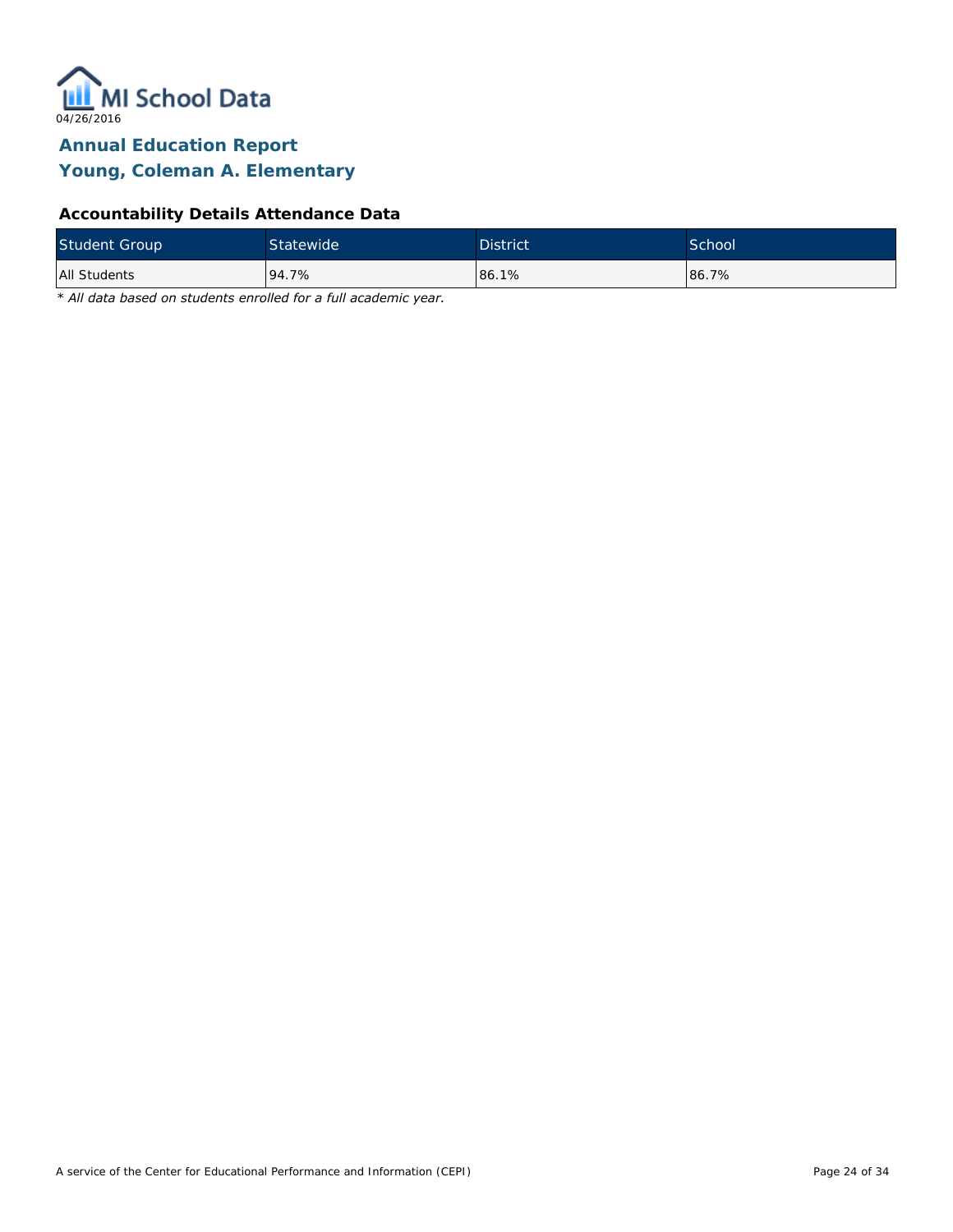

### **Accountability Status District Data**

| <b>District</b><br><b>Name</b> | Reading<br><b>Status</b> | Reading<br>Score | Writing<br><b>Status</b> | Writina<br>Score | Math<br><b>Status</b> | Math Score Science | <b>Status</b> | Science<br>Score | <b>Social</b><br><b>Studies</b><br><b>Status</b> | Social<br><b>Studies</b><br><b>Score</b> | <b>Overall</b><br><b>Status</b> | Overall<br><b>Score</b> |
|--------------------------------|--------------------------|------------------|--------------------------|------------------|-----------------------|--------------------|---------------|------------------|--------------------------------------------------|------------------------------------------|---------------------------------|-------------------------|
|--------------------------------|--------------------------|------------------|--------------------------|------------------|-----------------------|--------------------|---------------|------------------|--------------------------------------------------|------------------------------------------|---------------------------------|-------------------------|

No Data to Display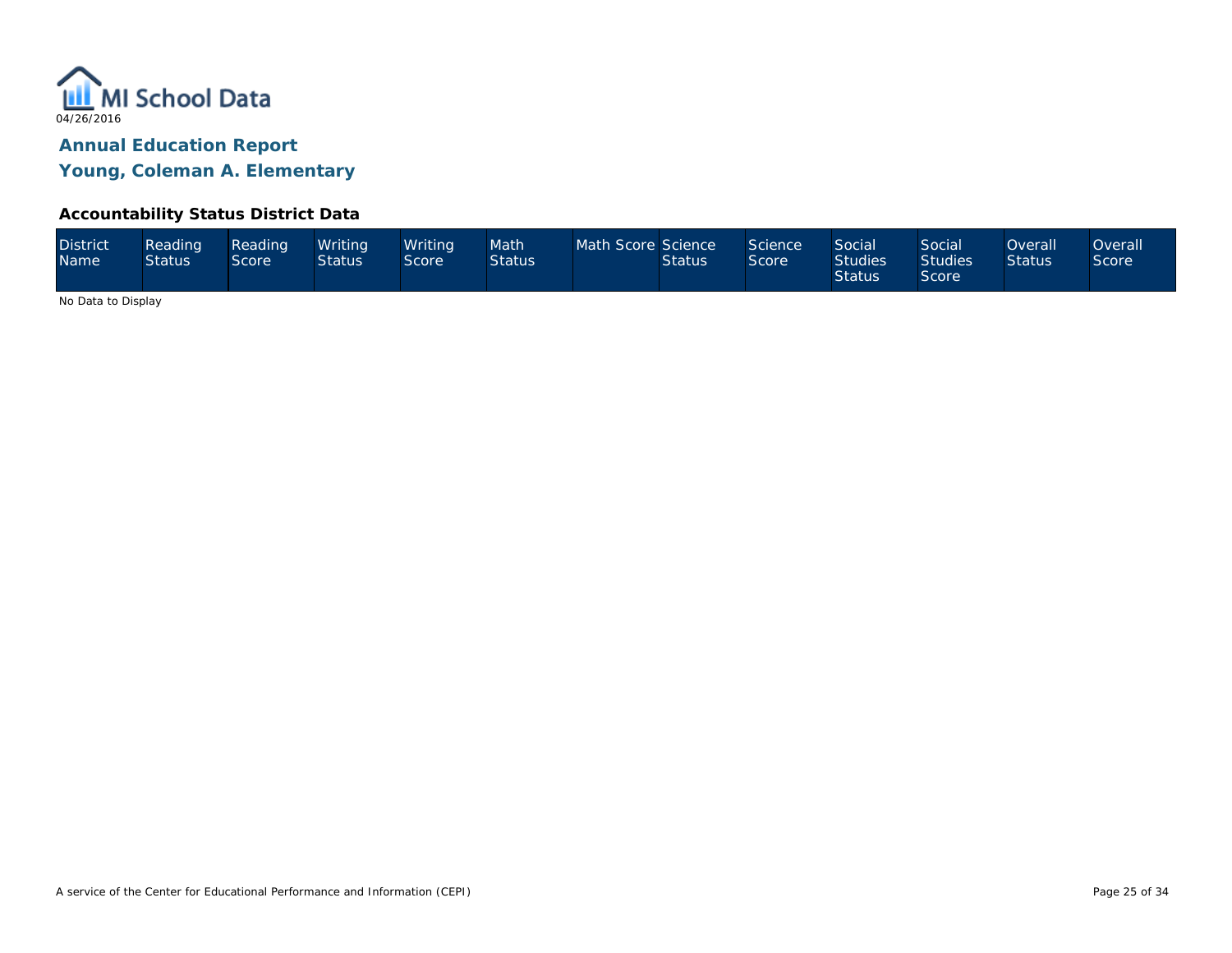

### **Accountability Status School Data**

| <b>District</b><br>Name <sup>1</sup> | School<br>Name | Status | Status Score |  | Title 1 Reading Reading Writing Writing<br><b>Status</b> | Score | Math<br><b>Status</b> | Math <sup>1</sup><br>Score | Science Science Social<br><b>Status</b> | Score | <b>Status</b> | Social<br>Studies Studies Status<br>Score | Overall | <b>Overall</b><br>Score |
|--------------------------------------|----------------|--------|--------------|--|----------------------------------------------------------|-------|-----------------------|----------------------------|-----------------------------------------|-------|---------------|-------------------------------------------|---------|-------------------------|
|--------------------------------------|----------------|--------|--------------|--|----------------------------------------------------------|-------|-----------------------|----------------------------|-----------------------------------------|-------|---------------|-------------------------------------------|---------|-------------------------|

No Data to Display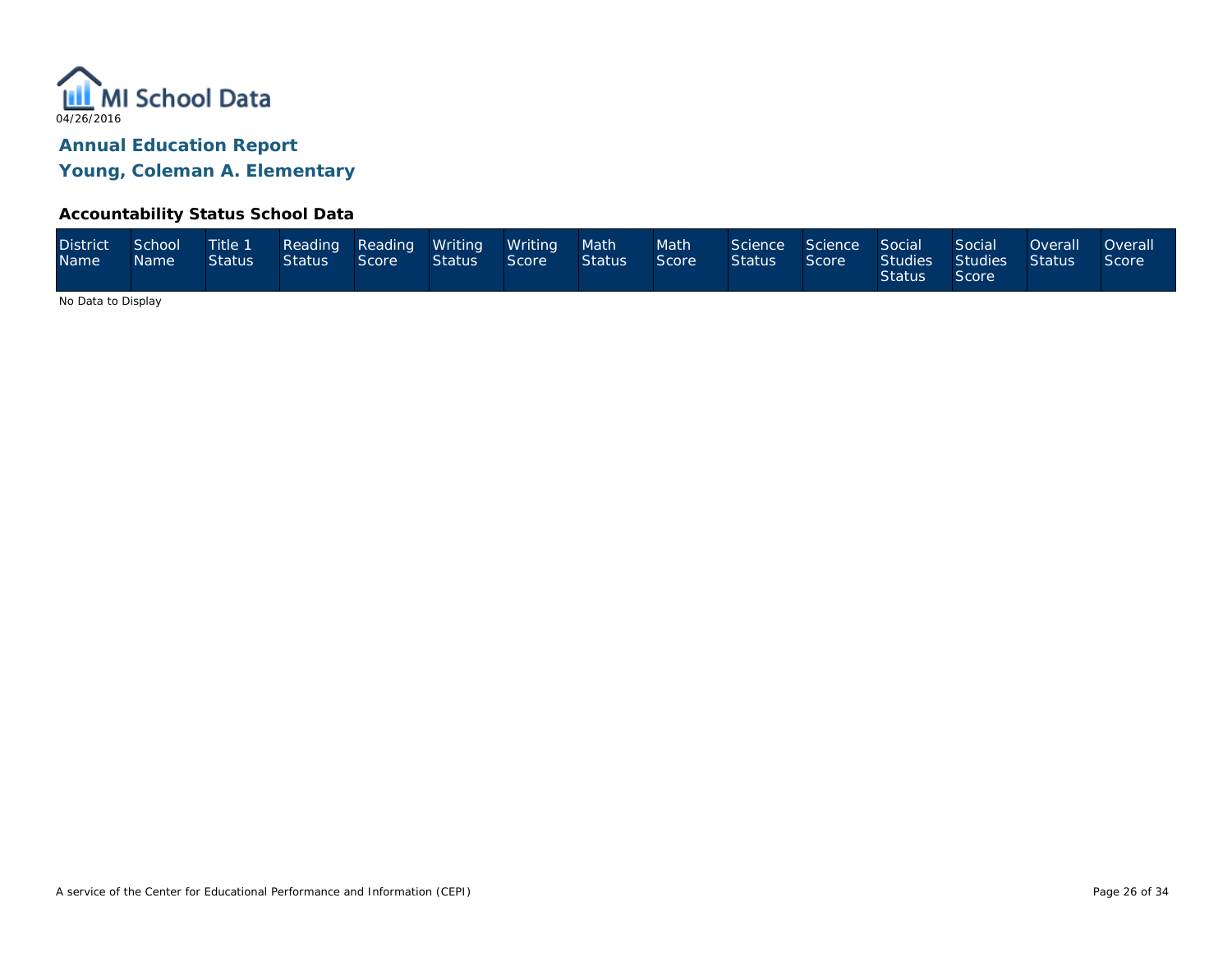

## **Young, Coleman A. Elementary**

### **Teacher Quality - Qualification**

|                                                                | Other | B.A. | M.A. | P.H.D. |
|----------------------------------------------------------------|-------|------|------|--------|
| Professional<br>Qualifications of All Public<br>Elementary and |       |      | 23   |        |
| Secondary School<br>Teachers in the School                     |       |      |      |        |

*Professional Qualifications are defined by the State and may include information such as the degrees of public school teachers (e.g., percentage of teachers with Bachelors Degrees or Masters Degrees) or the percentage of fully certified teachers*

#### **Teacher Quality - Class**

|                                                                                                                                   | School Aggregate | <b>High-Poverty Schools</b> | Low-Poverty Schools |
|-----------------------------------------------------------------------------------------------------------------------------------|------------------|-----------------------------|---------------------|
| Percentage of Core Academic<br>Subject Elementary and<br>Secondary School Classes not<br>Taught by Highly Qualified<br>l Teachers | $0.0\%$          | $0.0\%$                     | $0.0\%$             |

#### **Teacher Quality - Provisional**

|                                                                                                                  | Certification Percent |
|------------------------------------------------------------------------------------------------------------------|-----------------------|
| Percentage of Public Elementary and Secondary School Teachers   0%<br>in the School with Emergency Certification |                       |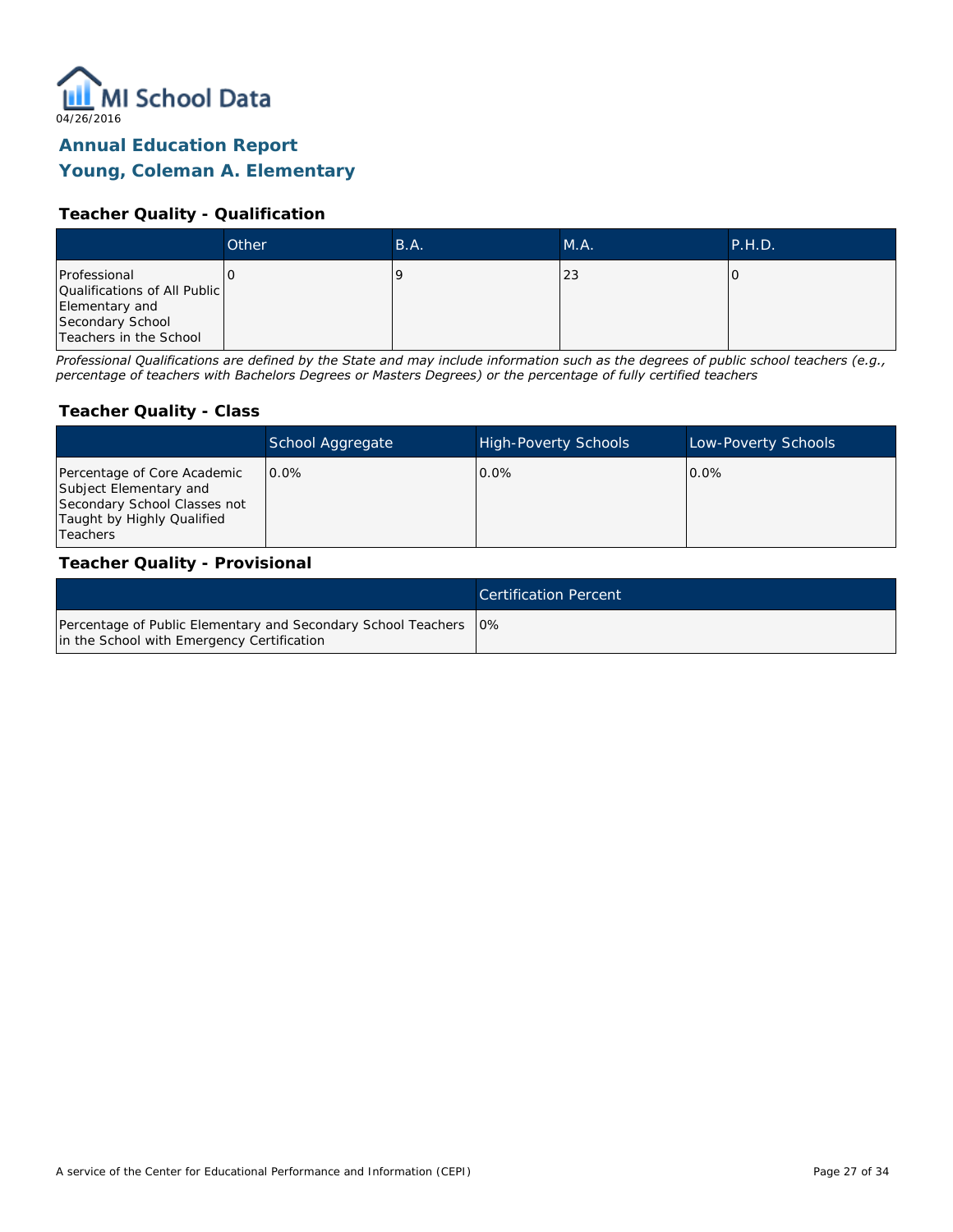

#### **NAEP Grade 4 Math**

|                                                                                                                                                                 | Percent of<br><b>Students</b> | Percent below<br><b>Basic</b>                    | Percent Basic                                         | Percent Proficient                                             | Percent Advanced               |
|-----------------------------------------------------------------------------------------------------------------------------------------------------------------|-------------------------------|--------------------------------------------------|-------------------------------------------------------|----------------------------------------------------------------|--------------------------------|
| <b>All Students</b>                                                                                                                                             | 100                           | 23                                               | 77                                                    | 34                                                             | 5                              |
| Male<br>Female                                                                                                                                                  | 51<br>49                      | 22<br>23                                         | 78<br>77                                              | 36<br>32                                                       | 6<br>$\overline{4}$            |
| National Lunch<br>Program Eligibility<br>Eligible<br>Not Eligible<br>Info not available                                                                         | 47<br>53<br>#                 | 36<br>10<br>$\ddagger$                           | 64<br>90<br>$\ddagger$                                | 17<br>49<br>$\ddagger$                                         | 9<br>$\ddagger$                |
| Race/Ethnicity<br>White<br><b>Black</b><br>Hispanic<br>Asian<br>American<br>Indian/Alaska Native<br>Native<br>Hawaiian/Pacific<br>Islander<br>Two or More Races | 72<br>15<br>6<br>4<br>#<br>3  | 15<br>53<br>38<br>11<br>$\ddagger$<br>$\ddagger$ | 85<br>47<br>62<br>89<br>$\ddagger$<br>ŧ<br>$\ddagger$ | 39<br>10<br>21<br>58<br>$\ddagger$<br>$\ddagger$<br>$\ddagger$ | 5<br>8#35<br>3<br>19<br>‡<br>‡ |
| Student classified as<br>having a disability<br><b>SD</b><br>Not SD                                                                                             | 12<br>88                      | 47<br>19                                         | 53<br>81                                              | 14<br>37                                                       | 5                              |
| Student is an English<br>Language Learner<br><b>ELL</b><br>Not ELL                                                                                              | 5<br>95                       | 42<br>22                                         | 58<br>78                                              | 16<br>35                                                       | 5                              |

*‡ Reporting Standards not met. Note: Observed differences are not necessarily statistically significant. Detail may not sum to total because of rounding. SOURCE: U.S. Department of Education. Institute for Education Sciences. National Center for Education Statistics. National Assessment of Educational Progress (NAEP) 2015 Mathematics Achievement.*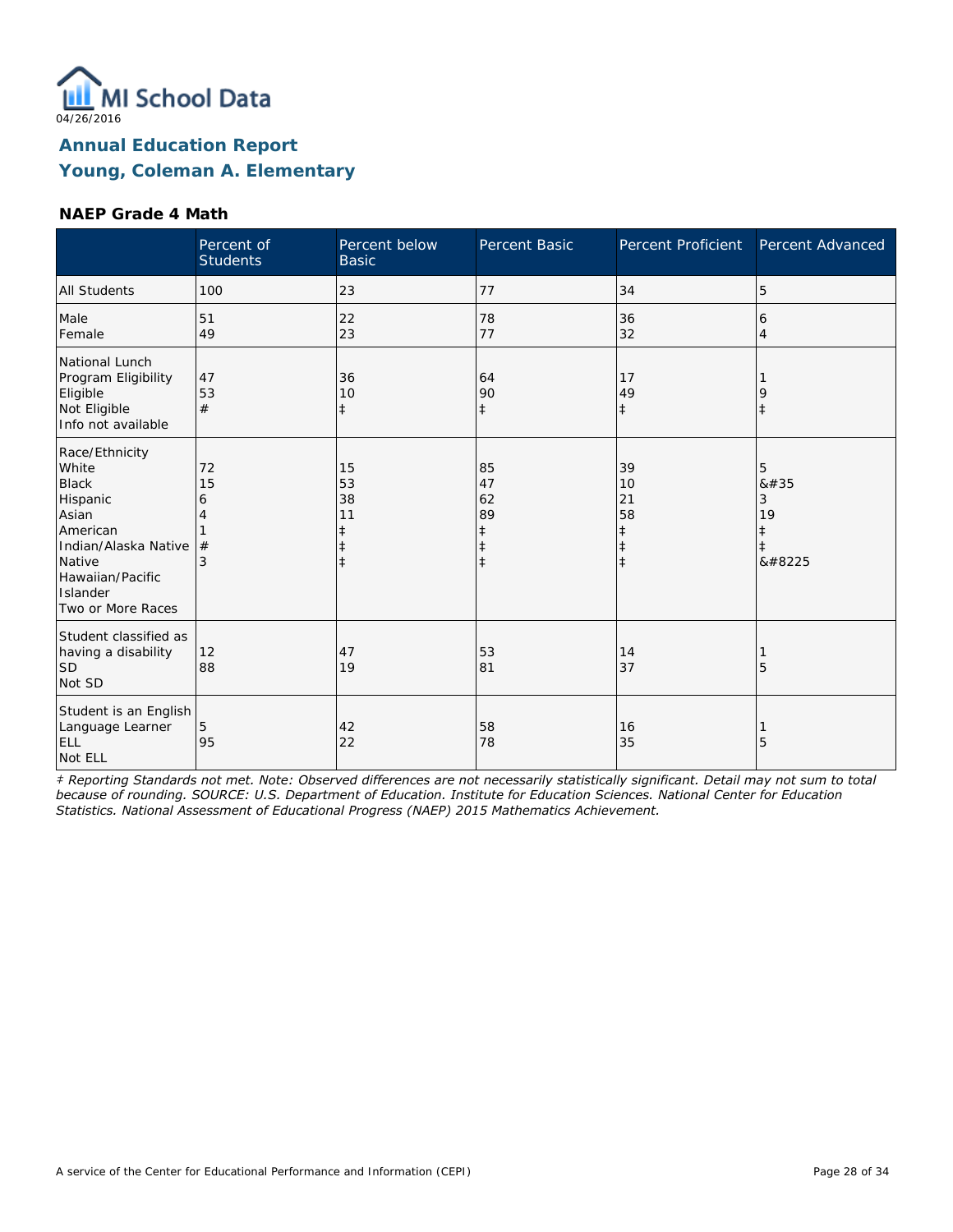

### **NAEP Grade 8 Math**

|                                                                                                                                                                 | Percent of<br><b>Students</b>             | Percent below<br><b>Basic</b>                    | Percent Basic                                | Percent Proficient                     | Percent Advanced      |
|-----------------------------------------------------------------------------------------------------------------------------------------------------------------|-------------------------------------------|--------------------------------------------------|----------------------------------------------|----------------------------------------|-----------------------|
| <b>All Students</b>                                                                                                                                             | 100                                       | 32                                               | 39                                           | 22                                     | 7                     |
| Male<br>Female                                                                                                                                                  | 51<br>49                                  | 31<br>34                                         | 39<br>39                                     | 23<br>21                               | 6                     |
| National Lunch<br>Program Eligibility<br>Eligible<br>Not Eligible<br>Info not available                                                                         | 45<br>55<br>#                             | 48<br>19<br>$\ddagger$                           | 39<br>40<br>$\ddagger$                       | 12<br>30<br>$\ddagger$                 | 2<br>11<br>$\ddagger$ |
| Race/Ethnicity<br>White<br><b>Black</b><br>Hispanic<br>Asian<br>American<br>Indian/Alaska Native<br>Native<br>Hawaiian/Pacific<br>Islander<br>Two or More Races | 69<br>20<br>4<br>3<br>#<br>$\overline{2}$ | 23<br>66<br>38<br>11<br>ŧ<br>$\ddagger$<br>$\pm$ | 43<br>29<br>44<br>18<br>ŧ<br>ŧ<br>$\ddagger$ | 26<br>5<br>15<br>39<br>ŧ<br>$\ddagger$ | #<br>4<br>32          |
| Student classified as<br>having a disability<br>SD <sup>1</sup><br>Not SD                                                                                       | 11<br>89                                  | 77<br>27                                         | 19<br>41                                     | 3<br>24                                | #                     |
| Student is an English<br>Language Learner<br><b>ELL</b><br>Not ELL                                                                                              | 3<br>97                                   | 54<br>32                                         | 33<br>39                                     | 11<br>22                               | 2                     |

*‡ Reporting Standards not met. NOTE: Observed differences are not necessarily statistically significant. Detail may not sum to total because of rounding. SOURCE: U.S. Department of Education. Institute for Education Sciences. National Center for Education Statistics. National Assessment of Educational Progress (NAEP) 2015 Mathematics Achievement.*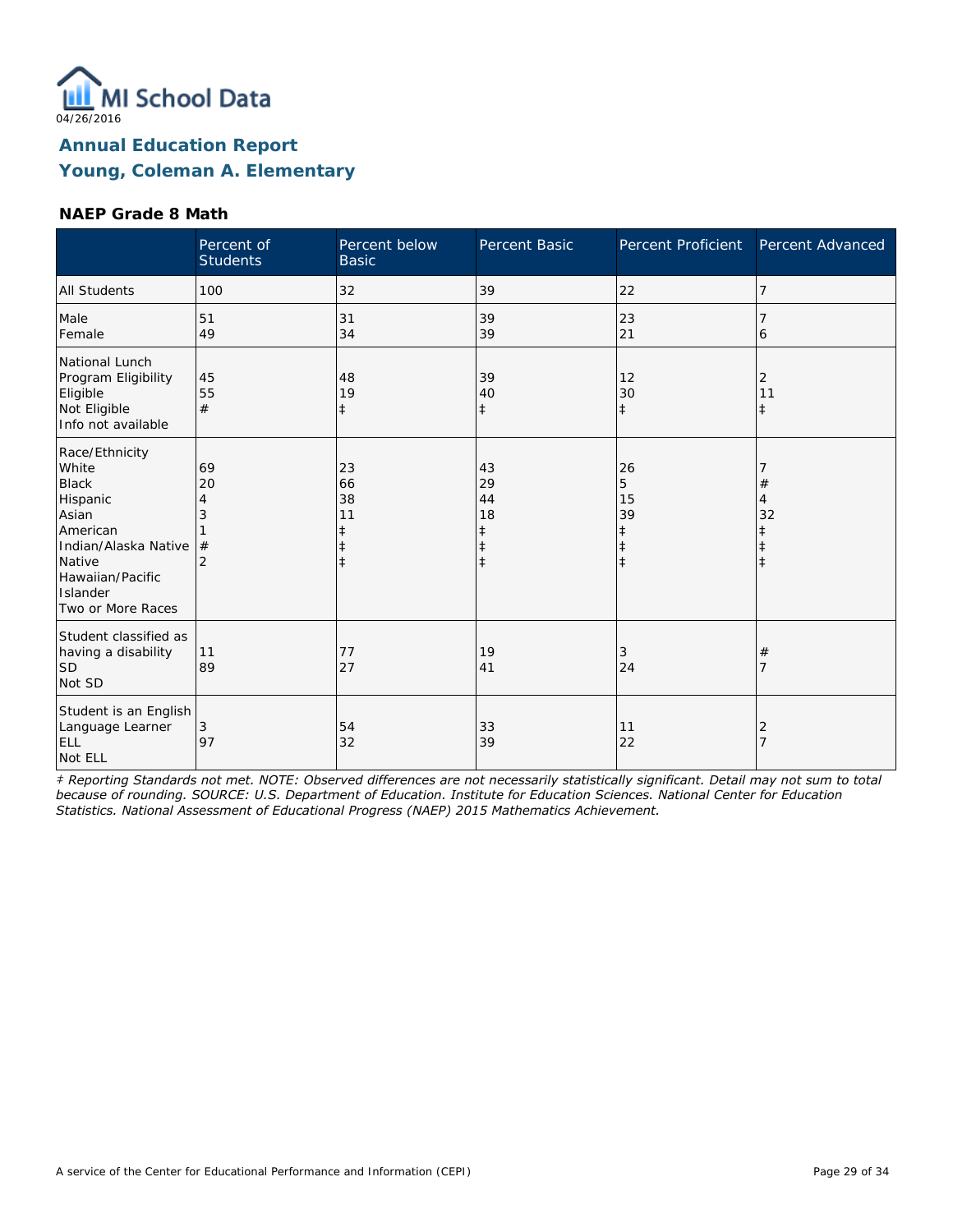

### **NAEP Grade 12 Math**

|                                                                                                                                                | Percent of<br><b>Students</b>  | Percent below<br><b>Basic</b>              | <b>Percent Basic</b>                | Percent Proficient                 | Percent Advanced                  |
|------------------------------------------------------------------------------------------------------------------------------------------------|--------------------------------|--------------------------------------------|-------------------------------------|------------------------------------|-----------------------------------|
| <b>All Students</b>                                                                                                                            | 100                            | 34                                         | 41                                  | 23                                 | $\overline{2}$                    |
| Male<br>Female                                                                                                                                 | 51<br>49                       | 32<br>35                                   | 41<br>42                            | 26<br>22                           |                                   |
| National Lunch<br>Program Eligibility<br>Eligible<br>Not Eligible<br>Info not available                                                        | 35<br>64<br>$\Omega$           | 54<br>22<br>$\circ$                        | 37<br>44<br>0                       | 9<br>32<br>$\mathbf 0$             | $\Omega$<br>2<br>$\mathbf{O}$     |
| Race/Ethnicity<br>White<br><b>Black</b><br>Hispanic<br>Asian<br>American Indian<br>Native<br>Hawaiian/Pacific<br>Islander<br>Two or More Races | 76<br>14<br>5<br>3<br>$\Omega$ | 26<br>68<br>58<br>26<br>0<br>Ω<br>$\Omega$ | 42<br>27<br>33<br>32<br>0<br>0<br>O | 30<br>5<br>9<br>35<br>0<br>0<br>lo | 2<br>O<br>Ω<br>O<br>Ω<br>$\Omega$ |
| Student classified as<br>having a disability<br><b>SD</b><br>Not SD                                                                            | 9<br>91                        | 78<br>30                                   | 19<br>43                            | 3<br>25                            | 0<br>2                            |
| Student is an English<br>Language Learner<br>ELL<br>Not ELL                                                                                    | $\overline{2}$<br>98           | 0<br>33                                    | 0<br>41                             | $\circ$<br>24                      | 0<br>2                            |

*‡ Reporting Standards not met. NOTE: Observed differences are not necessarily statistically significant. Detail may not sum to total because of rounding. SOURCE: U.S. Department of Education. Institute for Education Sciences. National Center for Education Statistics. National Assessment of Educational Progress (NAEP) 2015 Mathematics Achievement.*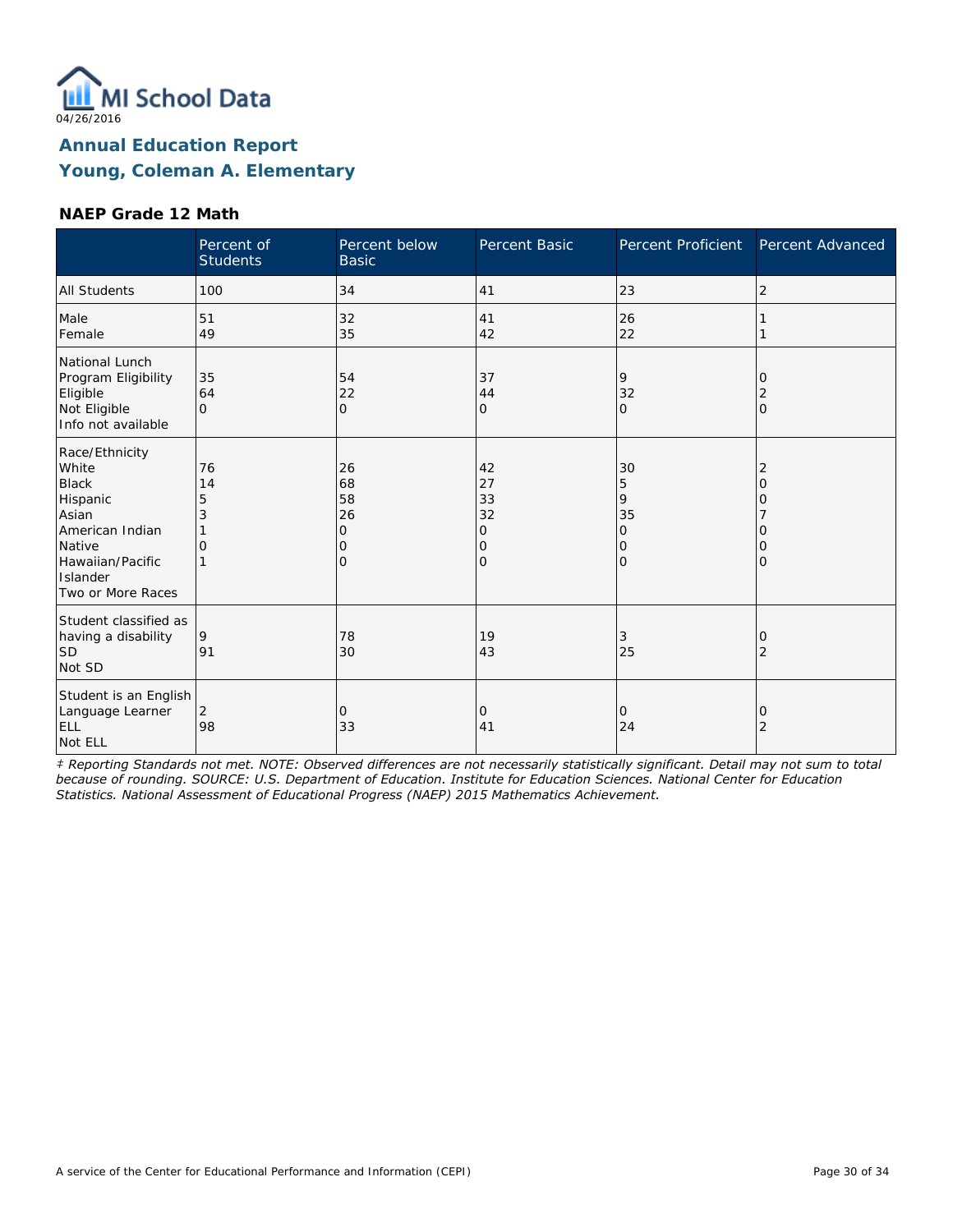

### **NAEP Grade 4 Reading**

|                                                                                                                                                                 | Percent of<br><b>Students</b> | Percent below<br><b>Basic</b>                 | Percent Basic                                          | Percent Proficient                                    | Percent Advanced |
|-----------------------------------------------------------------------------------------------------------------------------------------------------------------|-------------------------------|-----------------------------------------------|--------------------------------------------------------|-------------------------------------------------------|------------------|
| <b>All Students</b>                                                                                                                                             | 100                           | 37                                            | 63                                                     | 29                                                    | 5                |
| Male<br>Female                                                                                                                                                  | 50<br>50                      | 39<br>34                                      | 61<br>66                                               | 26<br>31                                              | 5<br>6           |
| National Lunch<br>Program Eligibility<br>Eligible<br>Not Eligible<br>Info not available                                                                         | 48<br>52<br>#                 | 50<br>24<br>$\ddagger$                        | 50<br>76<br>$\ddagger$                                 | 16<br>40<br>$\ddagger$                                | 8<br>İ           |
| Race/Ethnicity<br>White<br><b>Black</b><br>Hispanic<br>Asian<br>American<br>Indian/Alaska Native<br>Native<br>Hawaiian/Pacific<br>Islander<br>Two or More Races | 72<br>14<br>6<br>4<br>#<br>3  | 32<br>66<br>49<br>16<br>‡<br>$\ddagger$<br>30 | 68<br>34<br>51<br>84<br>$\ddagger$<br>$\ddagger$<br>70 | 32<br>9<br>17<br>49<br>$\ddagger$<br>$\ddagger$<br>37 | 6<br>15<br>8     |
| Student classified as<br>having a disability<br><b>SD</b><br>Not SD                                                                                             | 12<br>88                      | 76<br>32                                      | 24<br>68                                               | 7<br>31                                               | #<br>6           |
| Student is an English<br>Language Learner<br>ELL<br>Not ELL                                                                                                     | 4<br>96                       | 52<br>36                                      | 48<br>64                                               | 16<br>29                                              | 2<br>5           |

*# Rounds to zero*

*‡ Reporting Standards not met. NOTE: Observed differences are not necessarily statistically significant. Detail may not sum to total because of rounding. SOURCE: U.S. Department of Education, Institute of Education Sciences, National Center for Education Statistics, National Assessment of Educational Progress (NAEP), 2015 Reading Assessment.*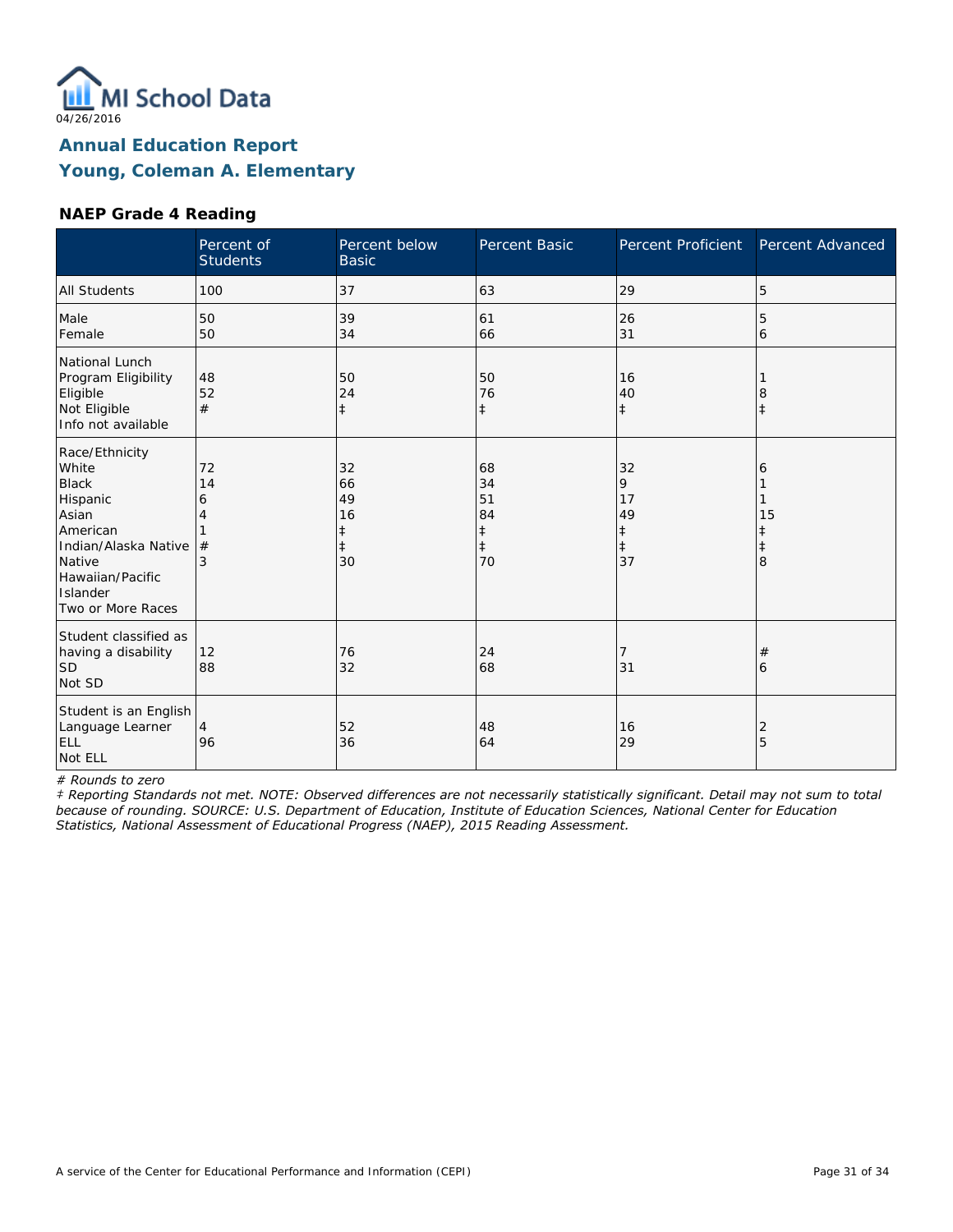

### **NAEP Grade 8 Reading**

|                                                                                                                                            | Percent of<br><b>Students</b> | Percent below<br><b>Basic</b>    | Percent Basic                      | Percent Proficient                              | Percent Advanced                        |
|--------------------------------------------------------------------------------------------------------------------------------------------|-------------------------------|----------------------------------|------------------------------------|-------------------------------------------------|-----------------------------------------|
| <b>All Students</b>                                                                                                                        | 100                           | 24                               | 44                                 | 29                                              | 3                                       |
| Male<br>Female                                                                                                                             | 51<br>49                      | 29<br>20                         | 45<br>42                           | 25<br>34                                        | 2<br>$\overline{4}$                     |
| National Lunch<br>Program Eligibility<br>Eligible<br>Not Eligible<br>Info not available                                                    | 45<br>55<br>#                 | 37<br>14<br>$\ddagger$           | 45<br>43<br>$\ddagger$             | 17<br>39<br>$\ddagger$                          | $\ddagger$                              |
| Race/Ethnicity<br>White<br><b>Black</b><br>Hispanic<br>Asian/Pacific Islander 3<br>American<br>Indian/Alaska Native 2<br>Two or More Races | 69<br>20                      | 18<br>47<br>27<br>13<br>$^\ddag$ | 44<br>44<br>41<br>35<br>$\ddagger$ | 34<br>9<br>29<br>41<br>$\ddagger$<br>$\ddagger$ | 3<br>8#35<br>3<br>10<br>ŧ<br>$\ddagger$ |
| Student classified as<br>having a disability<br><b>SD</b><br>Not SD                                                                        | 10<br>90                      | 64<br>20                         | 30<br>45                           | 5<br>32                                         | $\#$<br>3                               |
| Student is an English<br>Language Learner<br><b>ELL</b><br>Not ELL                                                                         | 3<br>97                       | 57<br>23                         | 37<br>44                           | 6<br>30                                         | $\#$<br>3                               |

*# Rounds to zero*

*‡ Reporting Standards not met. NOTE: Observed differences are not necessarily statistically significant. Detail may not sum to total because of rounding. SOURCE: U.S. Department of Education, Institute of Education Sciences, National Center for Education Statistics, National Assessment of Educational Progress (NAEP), 2015 Reading Assessment.*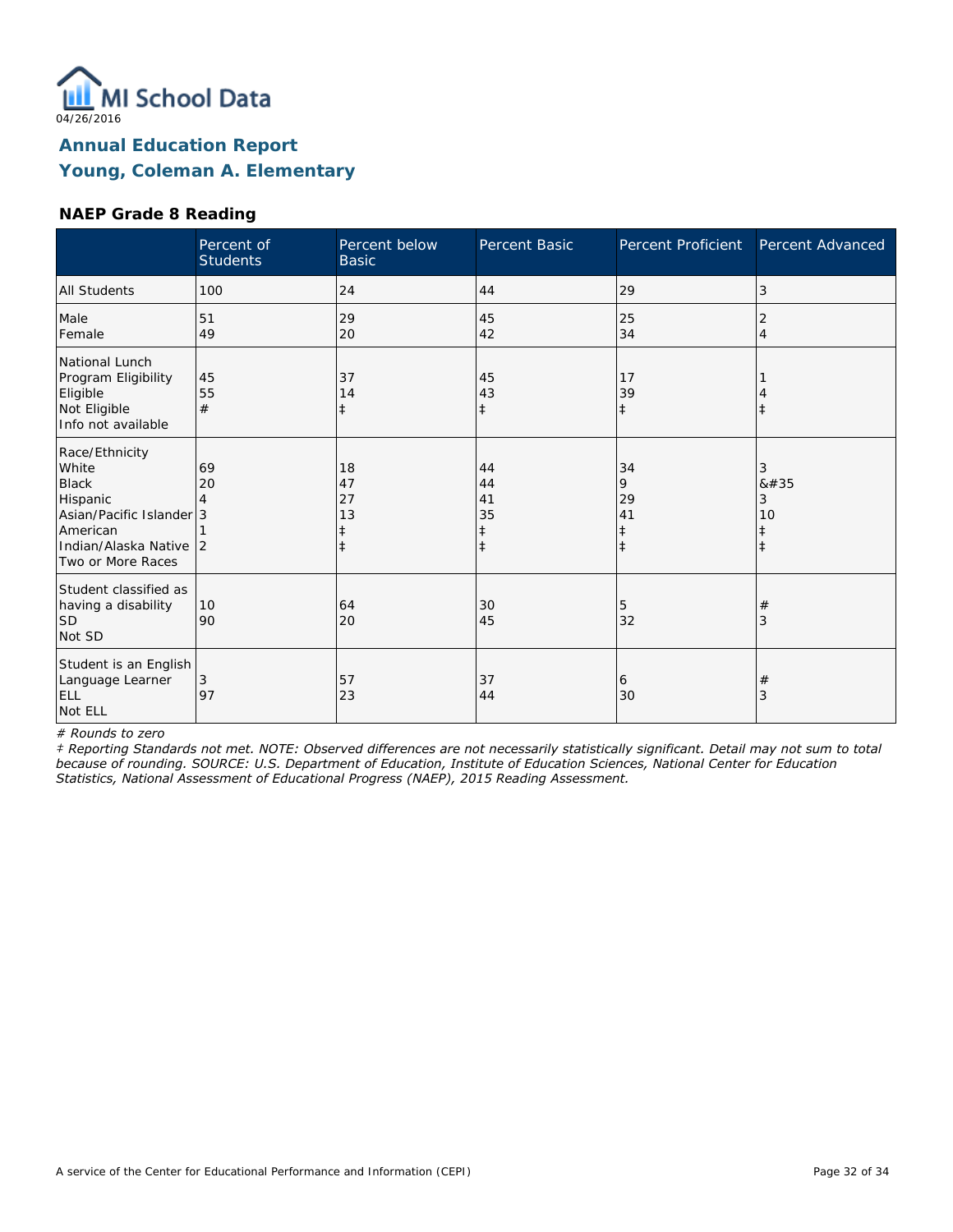

### **NAEP Grade 12 Reading**

|                                                                                                                                                | Percent of<br><b>Students</b>                   | Percent below<br><b>Basic</b>                        | Percent Basic                       | Percent Proficient                                | Percent Advanced            |
|------------------------------------------------------------------------------------------------------------------------------------------------|-------------------------------------------------|------------------------------------------------------|-------------------------------------|---------------------------------------------------|-----------------------------|
| <b>All Students</b>                                                                                                                            | 100                                             | 26                                                   | 5                                   | 27                                                | 5                           |
| Male<br>Female                                                                                                                                 | 50<br>50                                        | 31<br>20                                             | 37<br>37                            | 28<br>37                                          | 4<br>6                      |
| National Lunch<br>Program Eligibility<br>Eligible<br>Not Eligible<br>Info not available                                                        | 35<br>64                                        | 37<br>19<br>0                                        | 39<br>36<br>0                       | 22<br>38<br>$\mathbf{O}$                          | 2<br>O                      |
| Race/Ethnicity<br>White<br><b>Black</b><br>Hispanic<br>Asian<br>American Indian<br>Native<br>Hawaiian/Pacific<br>Islander<br>Two or More Races | 76<br>14<br>5<br>3<br>$\mathcal{O}$<br>$\Omega$ | 20<br>52<br>34<br>21<br>$\mathbf 0$<br>0<br>$\Omega$ | 38<br>36<br>44<br>26<br>0<br>0<br>0 | 36<br>12<br>21<br>41<br>0<br>10<br>$\overline{O}$ | 6<br>Ω<br>12<br>Ω<br>0<br>Ω |
| Student classified as<br>having a disability<br> SD<br>Not SD                                                                                  | 7<br>93                                         | 66<br>23                                             | 25<br>38                            | 8<br>34                                           | 5                           |
| Student is an English<br>Language Learner<br>ELL<br>Not ELL                                                                                    | 2<br>98                                         | $\Omega$<br>25                                       | 0<br>37                             | 0<br>33                                           | 0<br>5                      |

*# Rounds to zero*

*‡ Reporting Standards not met. NOTE: Observed differences are not necessarily statistically significant. Detail may not sum to total because of rounding. SOURCE: U.S. Department of Education, Institute of Education Sciences, National Center for Education Statistics, National Assessment of Educational Progress (NAEP), 2015 Reading Assessment.*